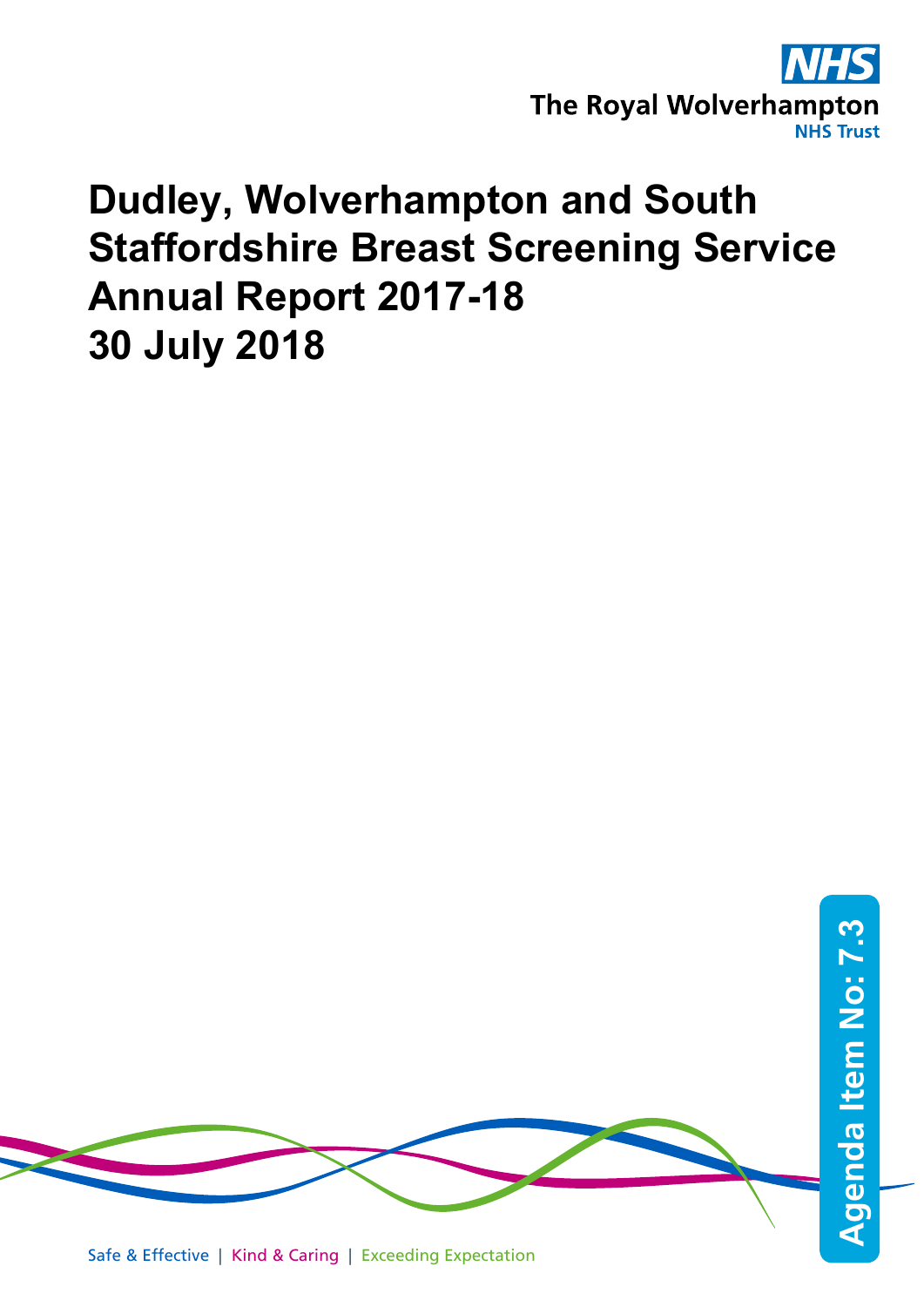

|                                                                | <b>Trust Board Report</b>                                                                                                                                                                                                                                                                                                                                                                                                                                                                                                                                                                                                                                                                                                                 |
|----------------------------------------------------------------|-------------------------------------------------------------------------------------------------------------------------------------------------------------------------------------------------------------------------------------------------------------------------------------------------------------------------------------------------------------------------------------------------------------------------------------------------------------------------------------------------------------------------------------------------------------------------------------------------------------------------------------------------------------------------------------------------------------------------------------------|
| <b>Meeting Date:</b>                                           | 30 July 2018                                                                                                                                                                                                                                                                                                                                                                                                                                                                                                                                                                                                                                                                                                                              |
| Title:                                                         | Dudley, Wolverhampton and South Staffordshire Breast Screening Service<br>Annual Report 2017-18                                                                                                                                                                                                                                                                                                                                                                                                                                                                                                                                                                                                                                           |
| <b>Executive</b><br><b>Summary:</b>                            | This report summarises the successes and challenges that the service has<br>experienced over the past year within Dudley, Wolverhampton and South<br>West Staffordshire Breast Screening Services. The results for the service<br>illustrate how all specialties associated with Breast Screening have worked<br>as a multi-disciplinary team in all aspects of screening, assessment and<br>subsequent surgery.<br>The incidence, mortality and survival rates are of a positive trend and our<br>outcome measures in 2017/18 are a recognition of the challenges the<br>service has had to contend in the last year.<br>The report also illustrates the challenges and pressures that the service will<br>be facing in the coming year. |
| <b>Action</b><br><b>Requested:</b>                             | Receive and note,                                                                                                                                                                                                                                                                                                                                                                                                                                                                                                                                                                                                                                                                                                                         |
| <b>Author + Contact</b><br>Details:                            | Mr Paul Stonelake<br>Director of Breast Screening                                                                                                                                                                                                                                                                                                                                                                                                                                                                                                                                                                                                                                                                                         |
| <b>Links to Trust</b><br><b>Strategic</b><br><b>Objectives</b> | 1. Create a culture of compassion, safety and quality<br>2. Proactively seek opportunities to develop our services<br>3. To have an effective and well integrated local health and care system that operates<br>efficiently<br>5. Maintain financial health - Appropriate investment to patient services<br>6. Be in the top 25% of all key performance indicators                                                                                                                                                                                                                                                                                                                                                                        |
| <b>Resource</b><br>Implications:                               | None                                                                                                                                                                                                                                                                                                                                                                                                                                                                                                                                                                                                                                                                                                                                      |
| <b>CQC Domains</b>                                             | Safe: patients, staff and the public are protected from abuse and avoidable harm.<br>Effective: care, treatment and support achieves good outcomes, helping people maintain<br>quality of life and is based on the best available evidence.<br>Caring: staff involve and treat everyone with compassion, kindness, dignity and respect.<br><b>Responsive:</b> services are organised so that they meet people's needs.<br><b>Well-led:</b> the leadership, management and governance of the organisation make sure it's<br>providing high-quality care that's based around individual needs, that it encourages learning<br>and innovation, and that it promotes an open and fair culture.                                                |
| <b>Risks: BAF/TRR</b>                                          | None identified                                                                                                                                                                                                                                                                                                                                                                                                                                                                                                                                                                                                                                                                                                                           |
| <b>Public or Private:</b>                                      | Public                                                                                                                                                                                                                                                                                                                                                                                                                                                                                                                                                                                                                                                                                                                                    |
| <b>References</b>                                              | See Report                                                                                                                                                                                                                                                                                                                                                                                                                                                                                                                                                                                                                                                                                                                                |
| <b>NHS</b><br><b>Constitution:</b>                             | In determining this matter, the Board should have regard to the Core<br>principles contained in the Constitution of:<br>Equality of treatment and access to services<br>High standards of excellence and professionalism<br>Service user preferences<br>Cross community working<br><b>Best Value</b><br>Accountability through local influence and scrutiny                                                                                                                                                                                                                                                                                                                                                                               |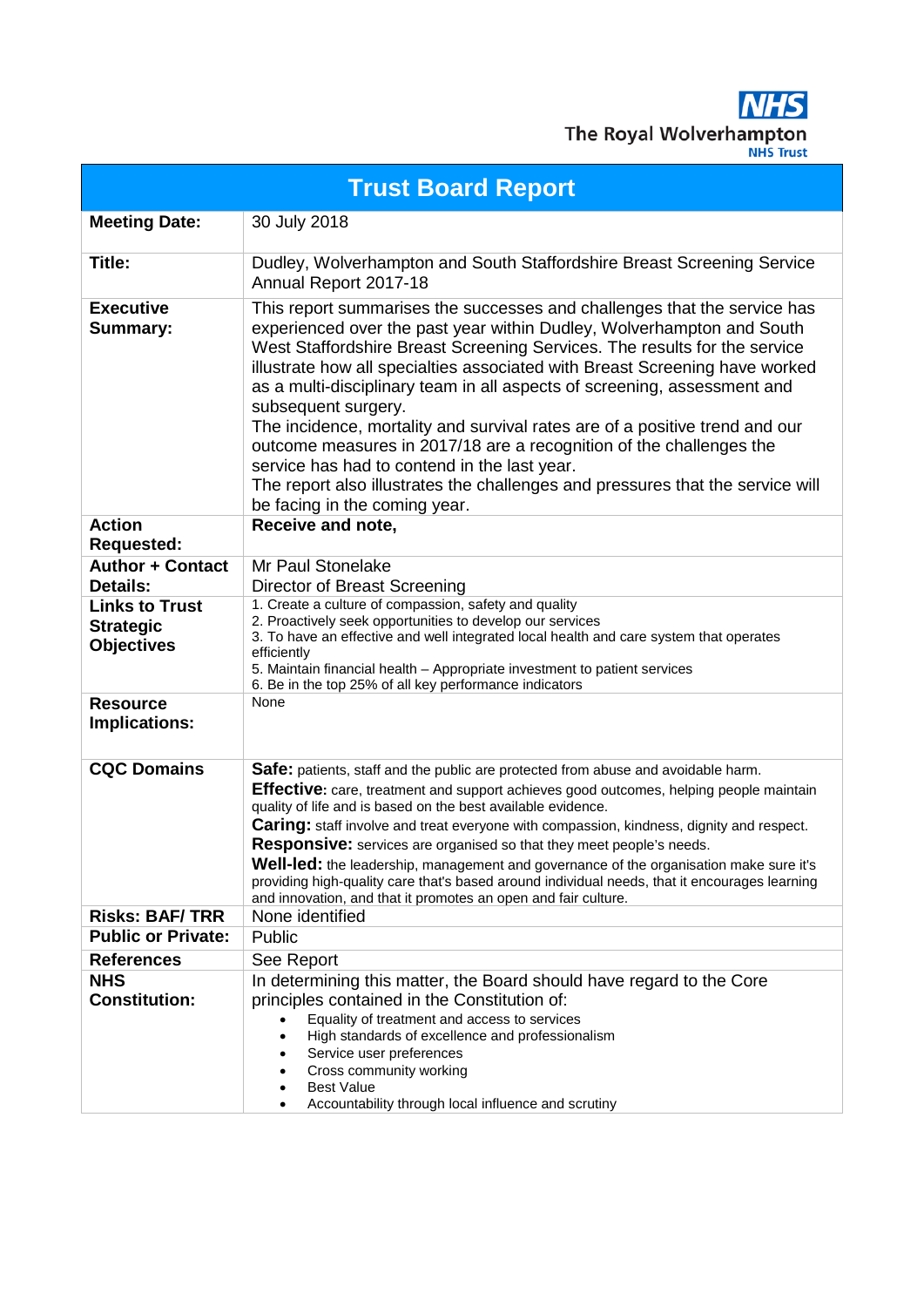

## **Dudley, Wolverhampton and South Staffordshire Breast Screening Service**

**Annual Report**

**2017-18**

**Mr Paul Stonelake** Director of Breast Screening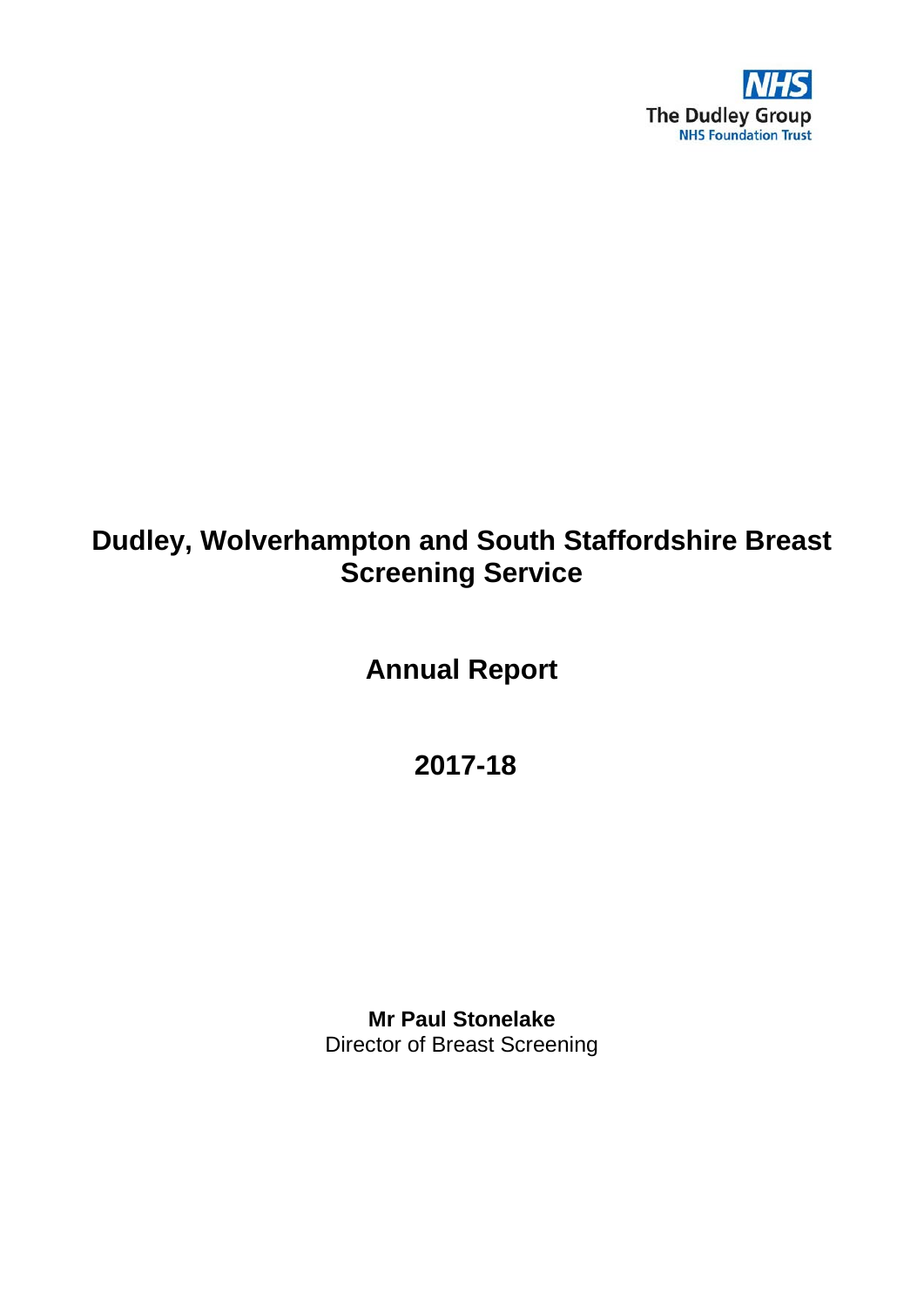## **Contents**

| 1. |                                                           |  |
|----|-----------------------------------------------------------|--|
|    |                                                           |  |
|    |                                                           |  |
|    | and South West Staffordshire Breast Screening Programme   |  |
|    |                                                           |  |
|    |                                                           |  |
|    |                                                           |  |
|    |                                                           |  |
|    |                                                           |  |
|    |                                                           |  |
|    |                                                           |  |
|    |                                                           |  |
|    |                                                           |  |
|    |                                                           |  |
|    |                                                           |  |
|    |                                                           |  |
|    |                                                           |  |
|    |                                                           |  |
|    |                                                           |  |
|    |                                                           |  |
|    |                                                           |  |
|    |                                                           |  |
|    | 7. Service Update at Programme Board 14 June 2018 11      |  |
|    |                                                           |  |
|    |                                                           |  |
|    |                                                           |  |
|    | 7.4. Service Reconfiguration at Cannock Chase Hospital 12 |  |
|    |                                                           |  |
|    |                                                           |  |
|    |                                                           |  |
|    |                                                           |  |
|    |                                                           |  |
|    |                                                           |  |
|    |                                                           |  |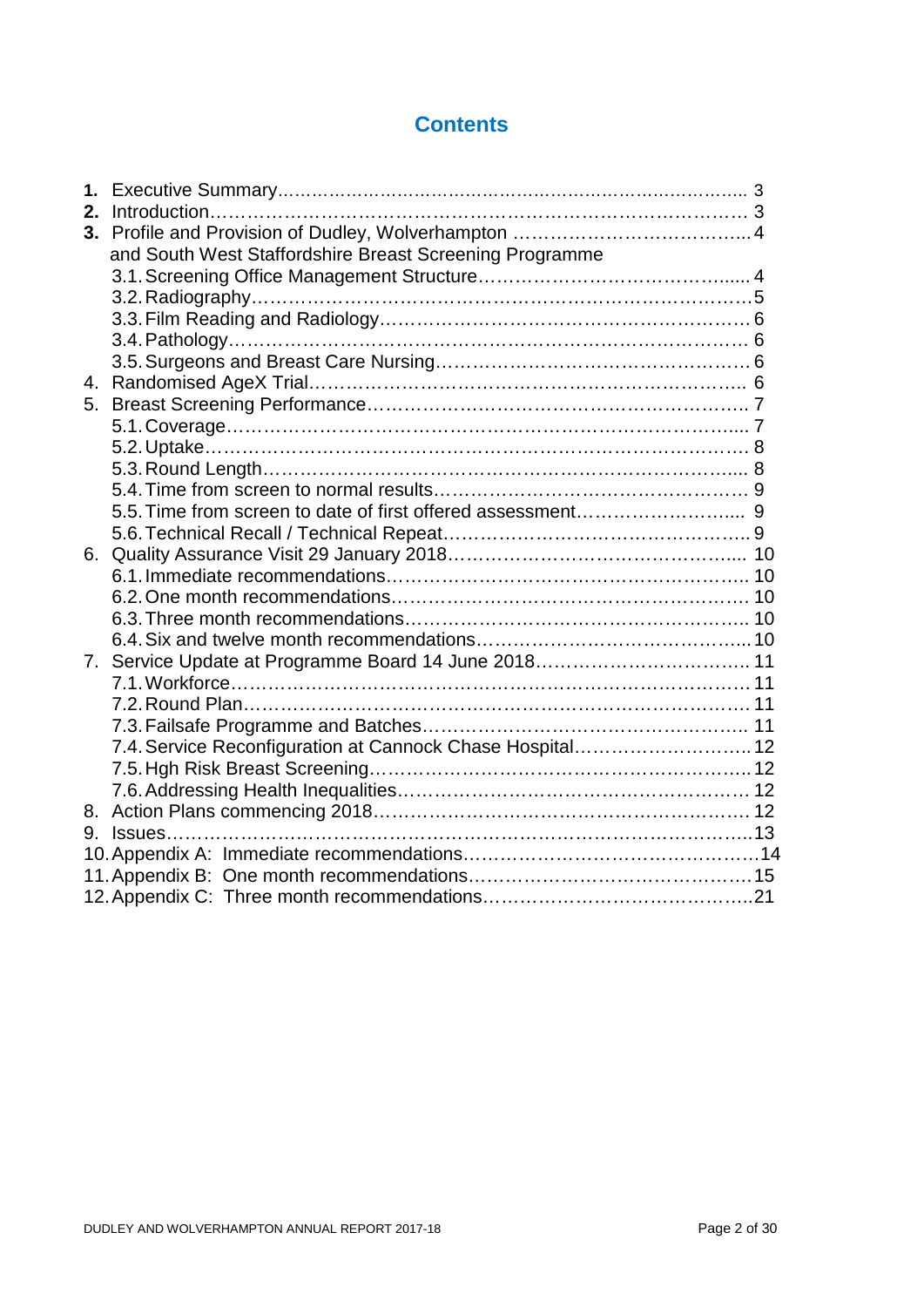## **1. Executive Summary**

This report summarises the successes and challenges that the service has experienced over the past year within Dudley, Wolverhampton and South West Staffordshire Breast Screening Services. The results for the service illustrate how all specialties associated with Breast Screening have worked as a multi-disciplinary team in all aspects of screening, assessment and subsequent surgery.

The incidence, mortality and survival rates are of a positive trend and our outcome measures in 2017/18 are a recognition of the challenges the service has had to contend in the last year.

The report also illustrates the challenges and pressures that the service will be facing in the coming year.

## **2. Introduction**

This annual report is for the Dudley, Wolverhampton and South Staffordshire Breast Screening Service and is based on the 36,543 women invited for screening between 1st April 2016 and 31st March 2017, of which 18,561 were offered an appointment within 36 months.

Most women invited were aged between 50-70 years, however women aged between 47-49, and between 71-73 years were also invited, following the national age expansion trial.

Only data for women aged 50-70 has been included in the tables below to allow comparison with other units that have not yet undertaken the age expansion.

Of the women aged 50-70 years 35,543 that were invited, 25,531 attended screening. 1,335 of the screened women were referred for assessment and 309 cancers were diagnosed.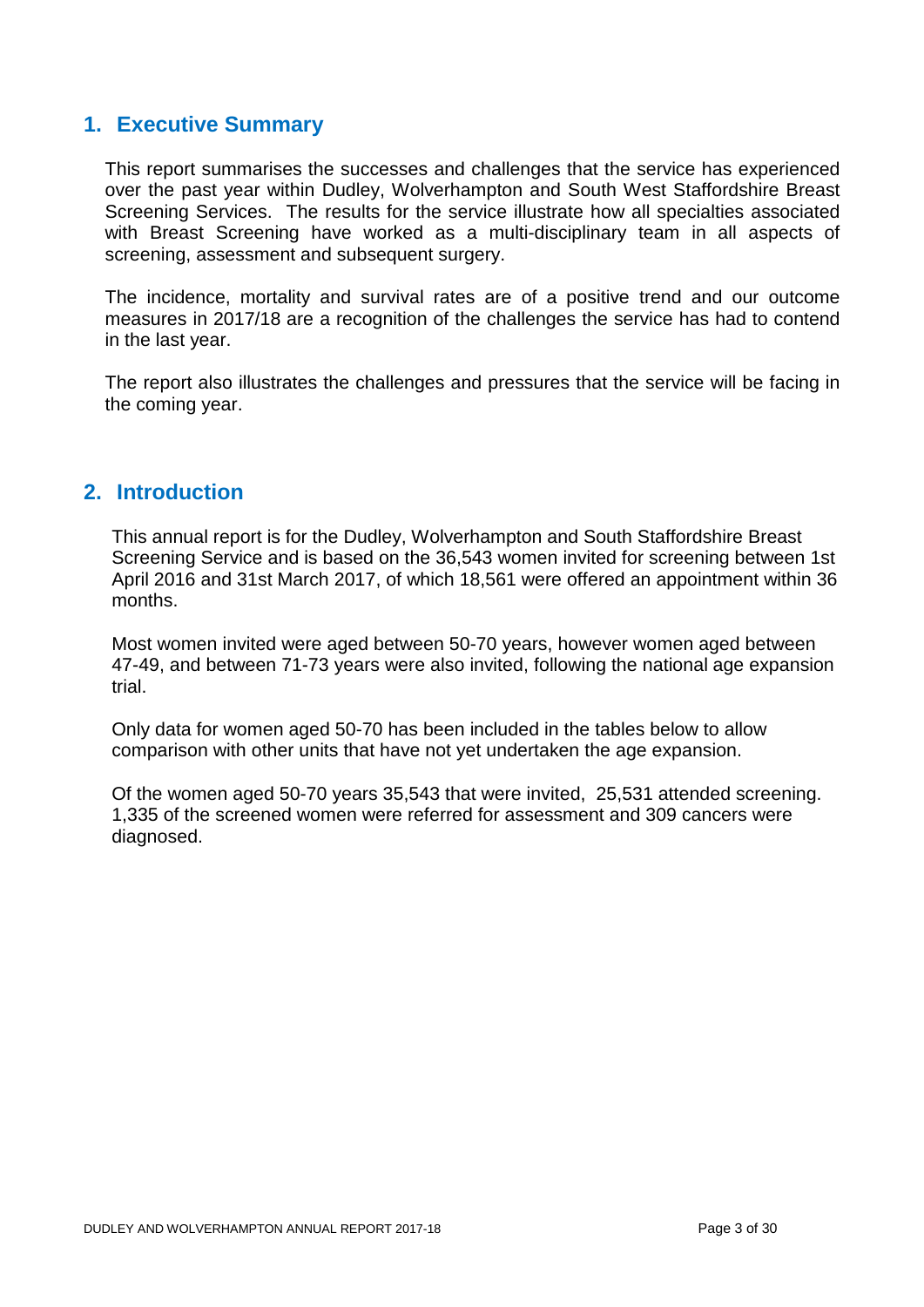## **3. Profile and Provision of the Dudley and Wolverhampton Breast Screening Service.**

The programme is delivered from the breast unit, which sits within the Radiology Department in Russells Hall Hospital, Dudley and at Cannock Chase Hospital.

Screening occurs on three mobile vans, one within the Dudley area; one in Wolverhampton area and one in the Staffordshire area; in addition to which Cannock Chase Hospital provides a routine screening service within the department. Supplementary appointments and special appointments take place in the breast units located in the Radiology departments of Russells Hall Hospital, New Cross Hospital, and Cannock Chase Hospital. Images and paperwork are transported from the vans back to the relevant Department by secure NHS Trust couriers, on an encrypted portable hard drives.

The reporting of images takes places at Russells Hall Hospital, New Cross Hospital, and Cannock Chase Hospital; dependent upon which screening location the service user was screened at. Ladies images that display any abnormalities, are recalled back to their nearest hospital for further investigations in an Assessment Clinic. A joint weekly MDT takes place on a Wednesday lunchtime between Russells Hall Hospital and New Cross Hospital using video-conferencing, where joint decisions are made regarding treatment; women then see the surgical team from the site that they were assessed at.

There is a full four-tier skill-mix structure in place including assistant practitioners and radiographers for mammography; advanced practitioners undertaking film reading, ultrasound and stereotactic biopsies and four Consultant radiographers participating in all aspects of breast work including MDTs.

The performance of the unit is monitored by the Screening Quality Assurance Service (Midlands and East) who report performance to the national screening office. Monthly and quarterly reports are measured against: uptake, round length, screen to assessment/date of first offered assessment, screen to normal result, technical recall/ repeat rate and clinical nurse specialist workload. The results are discussed at regional Quality assurance meetings, local management meetings and quarterly Programme Board meetings, which are chaired by the commissioner representation.

## **3.1 Screening Office Management**

0.8 WTE Band 8a- Breast Imaging Manager 1.0 WTE Band 4- Office Manager 0.8 WTE Band 4- Deputy Office Manager 1.0 WTE Band 4 Data Coordinator 6.26 WTE Band 2- Clerical Officers (3.26wte posts Dudley, 3wte posts Cannock)

The administration teams in Dudley is responsible for the organisation of batches of clients for screening, printing of all screening letters, along with inviting ladies to attend the assessment clinic at Russells Hall Hospital. There are 2 direct phone lines for patients, one for Dudley office and one for Cannock office.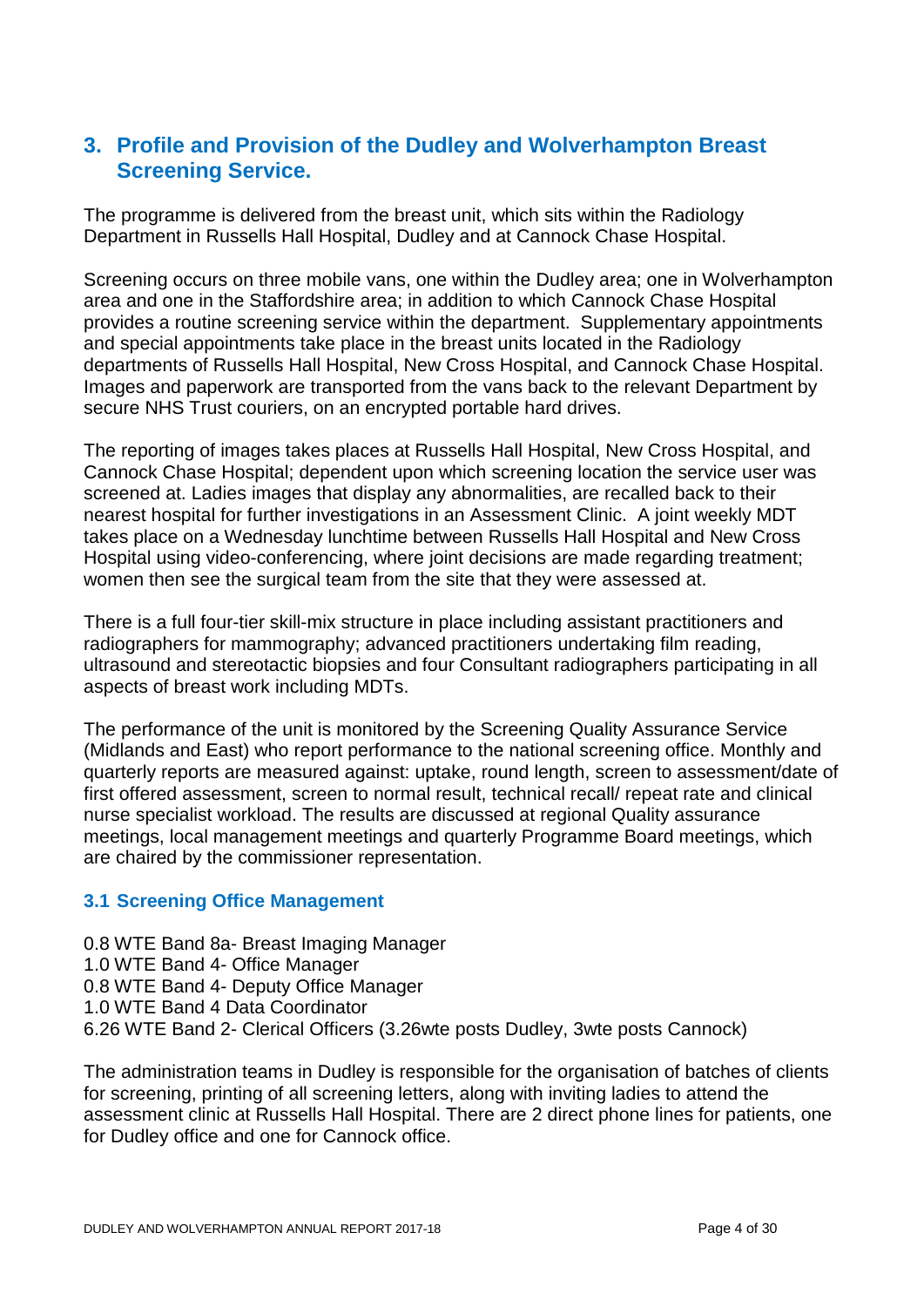The data and statistics for the Programme, in liaison with the Quality Assurance Team, are provided by the Screening Offices at Russells Hall Hospital and Cannock Chase Hospital. Wolverhampton Trust also employs 1.8 wte clerical officers who load/unload images for reporting, book appointments for the assessment clinic at Wolverhampton, along with the day book for the Wolverhampton van.

The Breast Imaging Manager employed 0.8wte is also based at Russells Hall Hospital and is responsible for the management of the Programme, working across all three sites. The same administrators on both sites are also responsible for administration of the respective symptomatic services.

## **3.2 Radiography**

The majority of screening radiographers, who work across all sites, are employed by Dudley Trust. This totals:

2.0 wte Consultant Radiographers (band 8c)

1.0 wte advanced practitioner specializing in ultrasound, biopsies and film-reading (band 8a);

- 1.8 wte advanced practitioner specializing in film-reading (band 7)
- 0.6 wte specializing in core biopsies; (band 7)
- 8.8 wte trained screening radiographers (band 6)
- 5.8 wte assistant practitioners

However, under the sub-contract to Royal Wolverhampton Trust, they also employ 2.0 wte consultant radiographer and 0.8 wte advanced practitioner responsible for the assessment clinics and film-reading at Wolverhampton.

The introduction of the recommended 4-tier system has been continued successfully, although the service is looking to introduce the 5-tier system, by introducing the role of a Band 5 Associate Practitioner, which will help address the national shortage of mammographers.

The service currently has one mammographer undertaking Advanced Practice. There are currently 4 Consultant Radiographers within the service. There is a Clinical Specialist at Russells Hall Hospital who is undertakes film-reading and biopsies.

## **3.3 Film-reading and Radiology**

Screening images are delivered to Russells Hall Hospital, New Cross Hospital and Cannock Chase daily during the week on encrypted hard drives.

Screening images are uploaded using a DIMEX onto the local breast MICAS mini-PACS at Russells Hall Hospital and Cannock Chase Hospital; and onto the Siemens iSite PACS at New Cross. The images are then retrieved onto Securview image reviewers in dedicated film-reading rooms on all sites.

There are currently 4 film reading Consultant Radiographers and 2 film reading Advanced Practitioners across the service. All discordant decisions are made by group consensus decisions. All film-readers participate in monthly interval audit and Performs, along with attending regular MDT sessions.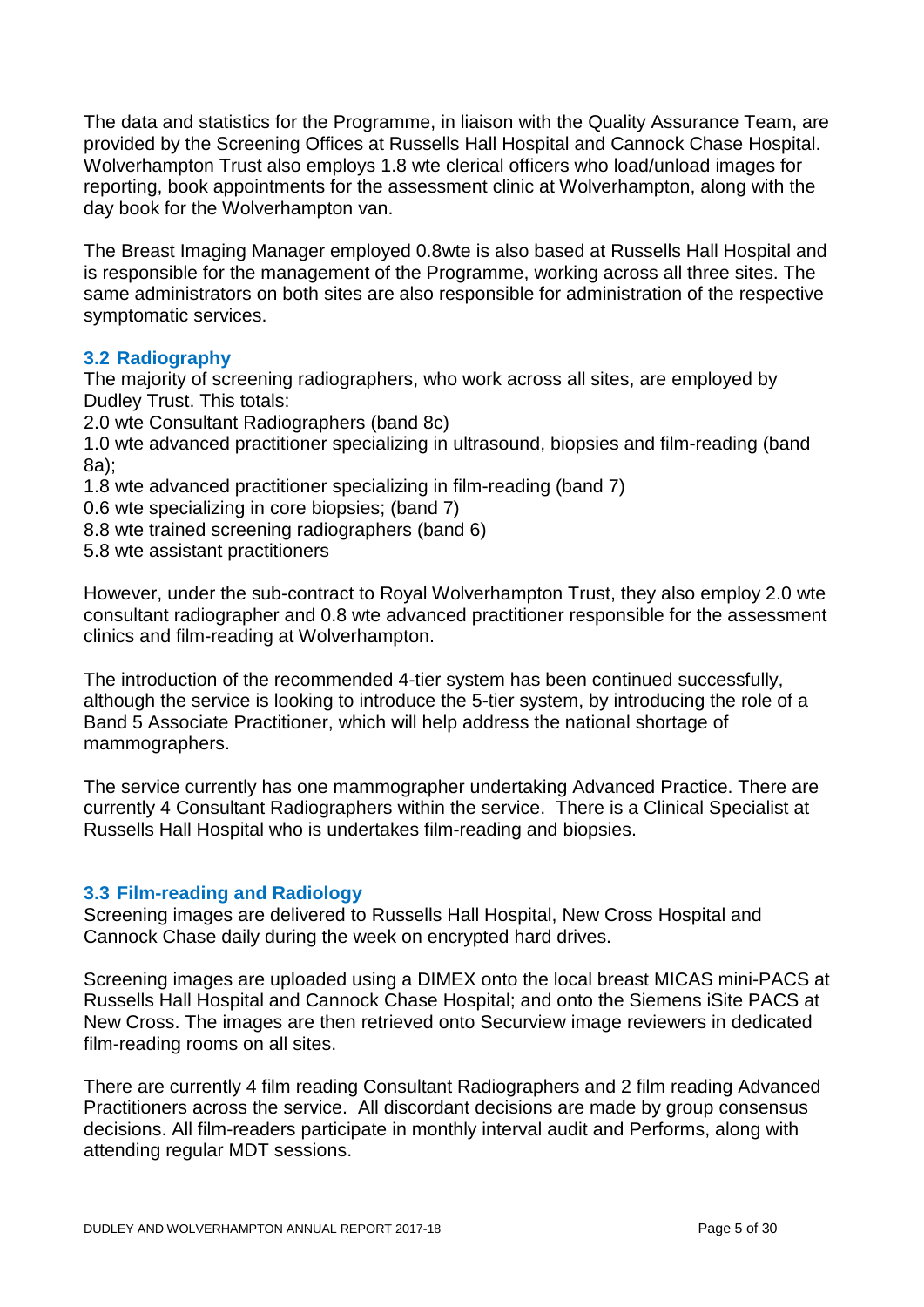There is currently no screening Radiologist in post for the Programme, and the future service model has been reviewed and will be based on Consultant Radiographers for the foreseeable future.

#### **3.4 Pathology:**

The pathology service at all respective sites provide the required pathology services for the Programme, utilising the 'Technidata' software at New Cross and the 'Masterlab' data at Russells Hall. The lead pathologist at New Cross Hospital is also the regional Quality Assurance Pathologist.

#### **3.5 Surgery and Breast Care Nursing**

Screening patients are booked into surgical clinics for the results of their malignant biopsies at the hospital they attended for assessment following joint MDT discussions. Patients with benign results are phoned by breast care nurses with the result for expediency; and offered full support on the phone along with the offer to attend an appointment with a Consultant Surgeon to discuss the result; this is also followed up with a formal written letter and supporting literature.

There are a team of 3 specialised Consultant Breast Surgeons at each site; the lead breast surgeon at Russells Hall is also the Director of Breast Screening.

The Breast Care Nursing team consists of a breast nurse consultant, a lead clinical nurse specialist and four part time Breast Care nurses.

## **4. Randomised AgeX Trial**

The service started the randomised age expansion trial of ladies aged between 47-50 and 70-73 in 2011 and will now be continuing until at least 2020 nationally.

The service has received details of the estimated number of women affected by the national incident, they are as follows:

| <b>NHSE</b><br>Region | SO Name                                                   | <b>SO</b>  | AgeX? | Ċ.<br>Migration<br>Com<br>iplete' | $70-$<br>71 | $72 -$<br>74 | 75-79 | Total |
|-----------------------|-----------------------------------------------------------|------------|-------|-----------------------------------|-------------|--------------|-------|-------|
| Midlands<br>& East    | Dudley,<br>Wolverhampton<br>& South West<br>Staffordshire | <b>MDU</b> | v     | N                                 | 577         | 910          | 1,387 | 2,874 |

NHSE has advised the service to assume 100% uptake for women ages 70-71, and 80% uptake for women aged 72-74 and 75-79.

The service has appointed the first cohort of 577 women (aged 70-71) from week commencing 2 July 2018, and they will have screening completed by the end of July as per national requirements.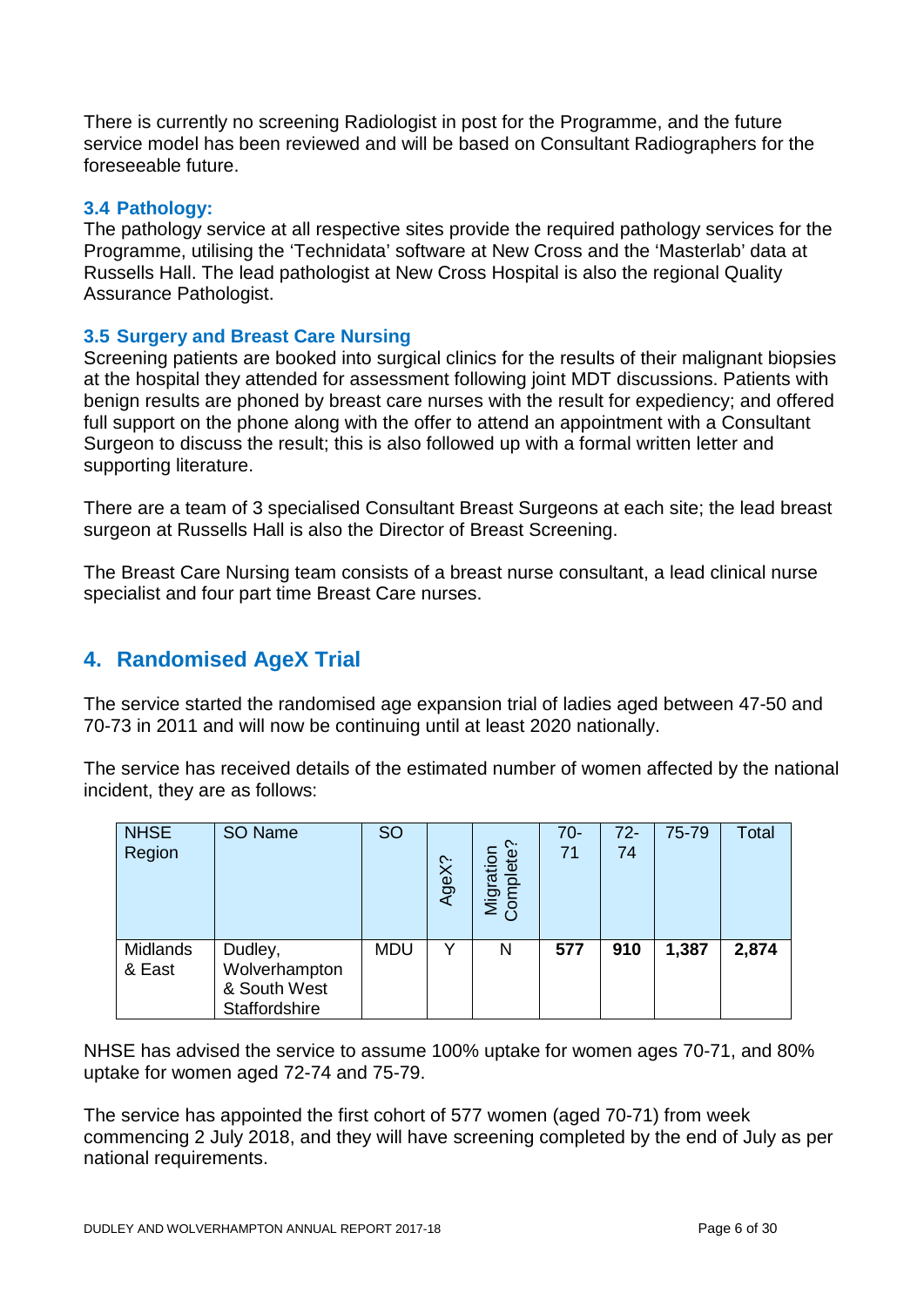Following on from this cohort, the service will be appointing women aged 72-79 that have contacted the Public Health England Helpline, currently only 36% of this cohort have contacted the helpline.

The first Assessment Clinic that will take place for these women is scheduled for Saturday 21 July 2018 at Russells Hall Hospital and at New Cross. Assessment sessions will take place on a fortnightly basis and if we have unused appointment slots in our normal working day then then these women will be allocated these appointments.

## **5. Breast Screening Performance**

The service has struggled with round length performance and screen to assessment for a number of years; however, during 2018/19 the service has made considerable progress in improving round length and screen to assessment, with recovery plans in place.

|                                                                                                                                                                                | Dudley & Wolverhampton - consolidated 3 yr performance summary 1 April 2014 to 31 March 2017 |                           |        |                   |        |        |                                 |  |  |  |
|--------------------------------------------------------------------------------------------------------------------------------------------------------------------------------|----------------------------------------------------------------------------------------------|---------------------------|--------|-------------------|--------|--------|---------------------------------|--|--|--|
| KPI                                                                                                                                                                            | Standard                                                                                     | Activity data             |        | Local performance |        |        | National standards              |  |  |  |
|                                                                                                                                                                                |                                                                                              |                           | 14/15  | 15/16             | 16/17  | 14-17  |                                 |  |  |  |
|                                                                                                                                                                                | The percentage of women whose first                                                          | Previously screened       | 17,904 | 17,923            | 18,167 | 53,994 |                                 |  |  |  |
| Screen                                                                                                                                                                         | offered appointment is within 36 months of                                                   | FOA $\leq$ 36m            | 16,966 | 14,515            | 11,049 | 42,530 |                                 |  |  |  |
| round length                                                                                                                                                                   | their previous screen                                                                        | $FOA < 36m$ (%)           | 94.8   | 81.0              | 60.8   | 78.8   | Minimum ≥90%<br>Achievable 100% |  |  |  |
|                                                                                                                                                                                |                                                                                              | Screened                  | 19,996 | 20.547            | 20,054 | 60,597 |                                 |  |  |  |
| Waiting time                                                                                                                                                                   | The percentage of women who are sent                                                         | Result ≤2 weeks           | 19,686 | 19,607            | 19,708 | 59,001 |                                 |  |  |  |
| for results                                                                                                                                                                    | their result within 2 weeks                                                                  | Result $\leq$ 2 weeks (%) | 98.4   | 95.4              | 98.3   | 97.4   | Minimum >90%<br>Achievable 100% |  |  |  |
| Technical                                                                                                                                                                      |                                                                                              | Screened                  | 21,084 | 21.735            | 21.321 | 64,140 |                                 |  |  |  |
| recall/                                                                                                                                                                        | The number of repeat examinations                                                            | Tech recalls/repeats      | 321    | 343               | 425    | 1,089  |                                 |  |  |  |
| repeat                                                                                                                                                                         |                                                                                              | Tech recalls/repeats (%)  | 1.52   | 1.58              | 1.99   | 1.70   | Minimum <3%<br>Achievable <2%   |  |  |  |
| Waiting time                                                                                                                                                                   | The percentage of women who attend an                                                        | Assessed                  | 966    | 1,083             | 1,133  | 3,182  |                                 |  |  |  |
| for                                                                                                                                                                            | assessment centre within 3 weeks of                                                          | Assessed ≤3 weeks         | 873    | 925               | 1.029  | 2,827  |                                 |  |  |  |
| assessment                                                                                                                                                                     | attendance for the screening mammogram                                                       | Assessed <3 weeks (%)     | 90.4   | 85.4              | 90.8   | 88.8   | Minimum >90%<br>Achievable 100% |  |  |  |
| Achieved minimum standard and<br>Achieved minimum standard but<br>Failed both minimum standard<br>failed achievable standard<br>achievable standard<br>and achievable standard |                                                                                              |                           |        |                   |        |        |                                 |  |  |  |

## **5.1 Coverage (53-70 years)**

Coverage is defined as the percentage of women aged 53-70 on the index date (e.g.last day in March each year) resident in each upper tier local authority (excluding those ineligible) who have been screened in the previous 3 years. The acceptable standard is 70%. Dudley, Wolverhampton and South West Staffordshire Breast screening service managed to exceed this minimum standard at 75%.

| <b>Upper tier LA</b>     | 2013/14    | 2014/15    | 2015/16    |
|--------------------------|------------|------------|------------|
|                          | % Coverage | % Coverage | % Coverage |
| Dudley                   | 75.8       | 76.0       | 75.3       |
| Wolverhampton            | 70.4       | 71 9       | 713        |
| Staffordshire            | 79.4       | 78.5       | 78.4       |
| <b>Midlands and East</b> | 77.6       | 77.2       | 77.1       |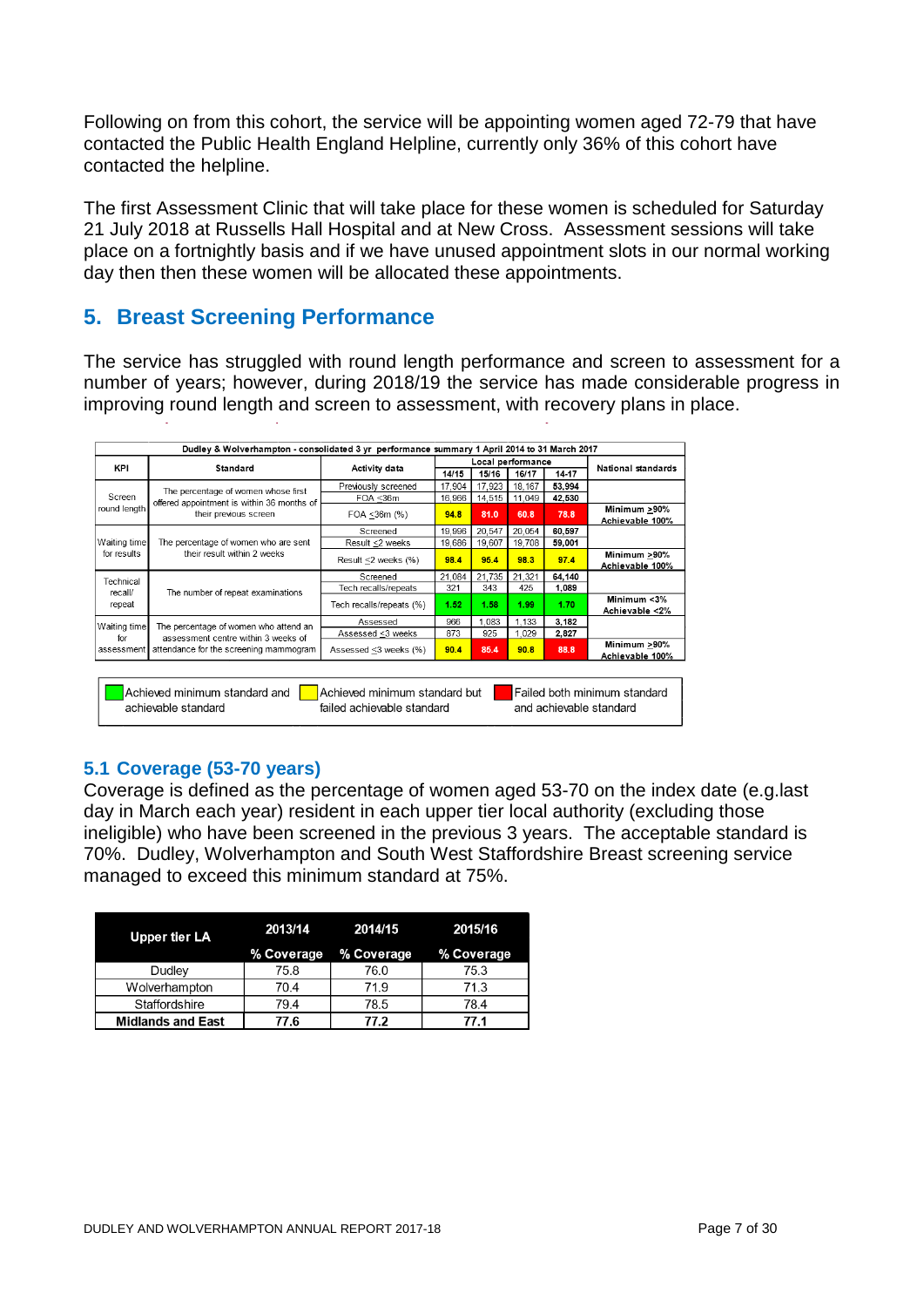## **5.2 Uptake (45-70 years)**

The minimum standard is  $\geq 70\%$ , and the achievable standard is  $\geq 80\%$ . The minimum standard for overall uptake in women aged 50-70 was not met during 2016/17, nor was it met for quarter 2 of 2017/18.

|                         |         |           | Dudley, Wolverhampton & South West Staffordshire uptake activity |         |           | 01/04/2014 to 30/09/2017 |         |                            |                 |                           |                           |                 |  |
|-------------------------|---------|-----------|------------------------------------------------------------------|---------|-----------|--------------------------|---------|----------------------------|-----------------|---------------------------|---------------------------|-----------------|--|
|                         |         |           | Prevalent screen (Table A)                                       |         |           |                          |         | Incident screen (Table C1) |                 | Overall (KPI) Tables A-C2 |                           |                 |  |
|                         |         | Age 45-49 |                                                                  |         | Age 50-52 |                          |         | Age 53-70                  |                 | Age 50-70                 |                           |                 |  |
|                         | Invited |           | Screened                                                         | Invited |           | <b>Screened</b>          | Invited |                            | <b>Screened</b> | Invited                   |                           | <b>Screened</b> |  |
|                         | No.     | No.       | Uptake %                                                         | No.     | No.       | Uptake %                 | No.     | No.                        | Uptake %        | No.                       | No.                       | Uptake %        |  |
| Apr 2014 to Mar 2015    | 1,954   | 1,340     | 68.6                                                             | 1.867   | 1,328     | 71.1                     | 14.326  | 12,740                     | 88.9            | 24.623                    | 17,727                    | 72.0            |  |
| Apr 2015 to Mar 2016    | 1,968   | 1.393     | 70.8                                                             | 1.646   | 1.181     | 71.7                     | 13,813  | 12,350                     | 89.4            | 24,809                    | 18.055                    | 72.8            |  |
| Apr 2016 to Mar 2017    | 2.267   | 1.380     | 60.9                                                             | 1.918   | 1.312     | 68.4                     | 14.160  | 12,304                     | 86.9            | 25,900                    | 17.655                    | 68.2            |  |
|                         |         |           | <b>Prevalent screen (Table A)</b>                                |         |           |                          |         | Incident screen (Table C1) |                 |                           | Overall (KPI) Tables A-C2 |                 |  |
| <b>New KPI measures</b> |         | Age 45-49 |                                                                  |         | Age 45-52 |                          |         | Age 50-70                  |                 |                           | Age 50-70                 |                 |  |
| from 1 April 2017       | Invited |           | <b>Screened</b>                                                  | Invited |           | <b>Screened</b>          | Invited |                            | Screened        | Invited                   |                           | <b>Screened</b> |  |
|                         | No.     | No.       | Uptake %                                                         | No.     | No.       | Uptake %                 | No.     | No.                        | Uptake %        | No.                       | No.                       | Uptake %        |  |
| Q1 Apr to Jun 2017      | 650     | 424       | 65.2                                                             | 1,046   | 687       | 65.7                     | 5,451   | 4,515                      | 82.8            | 7.625                     | 5,365                     | 70.4            |  |
| Q2 Jul to Sep 2017      | 1.329   | 861       | 64.8                                                             | 2.753   | 896.      | 68.9                     | 6.498   | 5.396                      | 83.0            | 10.776                    | 7.179                     | 66.6            |  |

## **5.3 Round Length (50-70 years)**

Round Length is defined as the number of women who are re-invited within 36 months for breast screening. In 2016/17 the service was below the minimum standard. In 2017/18 the service remained below the minimum standard. However, during quarter 2 2018 and quarter 3 2018n the service has improved performance from 41.1% to 79.3%, with a recovery plan to further improve to 99% by December 2018.

| Screen round length data 01/04/2014 to 31/10/2017 (age 50-70)<br>Weeks obtained minimum standard ≥ 90% |                  |        |                                                                |               |                                       |      |  |  |  |  |  |  |
|--------------------------------------------------------------------------------------------------------|------------------|--------|----------------------------------------------------------------|---------------|---------------------------------------|------|--|--|--|--|--|--|
| <b>Period</b>                                                                                          | Total<br>invited |        | Total Invited within 36m of<br><b>Previous Screen</b><br>$36m$ | wks           | $36m + 3$ $36m + 4$ $36m + 11$<br>wks | wks  |  |  |  |  |  |  |
|                                                                                                        |                  | No.    | $\%$                                                           | $\frac{9}{6}$ | %                                     | $\%$ |  |  |  |  |  |  |
| Apr 2014 to Mar 2015                                                                                   | 17,904           | 16,966 | 94.8                                                           |               | $\overline{\phantom{a}}$              |      |  |  |  |  |  |  |
| Apr 2015 to Mar 2016                                                                                   | 17,923           | 14,515 | 81.0                                                           |               | 92.5                                  |      |  |  |  |  |  |  |
| Apr 2016 to Mar 2017                                                                                   | 18,167           | 11,049 | 60.8                                                           | 93.0          | $\overline{\phantom{a}}$              |      |  |  |  |  |  |  |
| Q1 Apr to Jun 2017                                                                                     | 5,817            | 5,743  | 98.7                                                           |               |                                       |      |  |  |  |  |  |  |
| Q2 Jul to Sep 2017                                                                                     | 7.397            | 3.063  | 41.4                                                           | ۰             | $\overline{\phantom{0}}$              | 91.4 |  |  |  |  |  |  |
| October 2017                                                                                           | 3,442            | 1.707  | 49.6                                                           |               |                                       | 99.3 |  |  |  |  |  |  |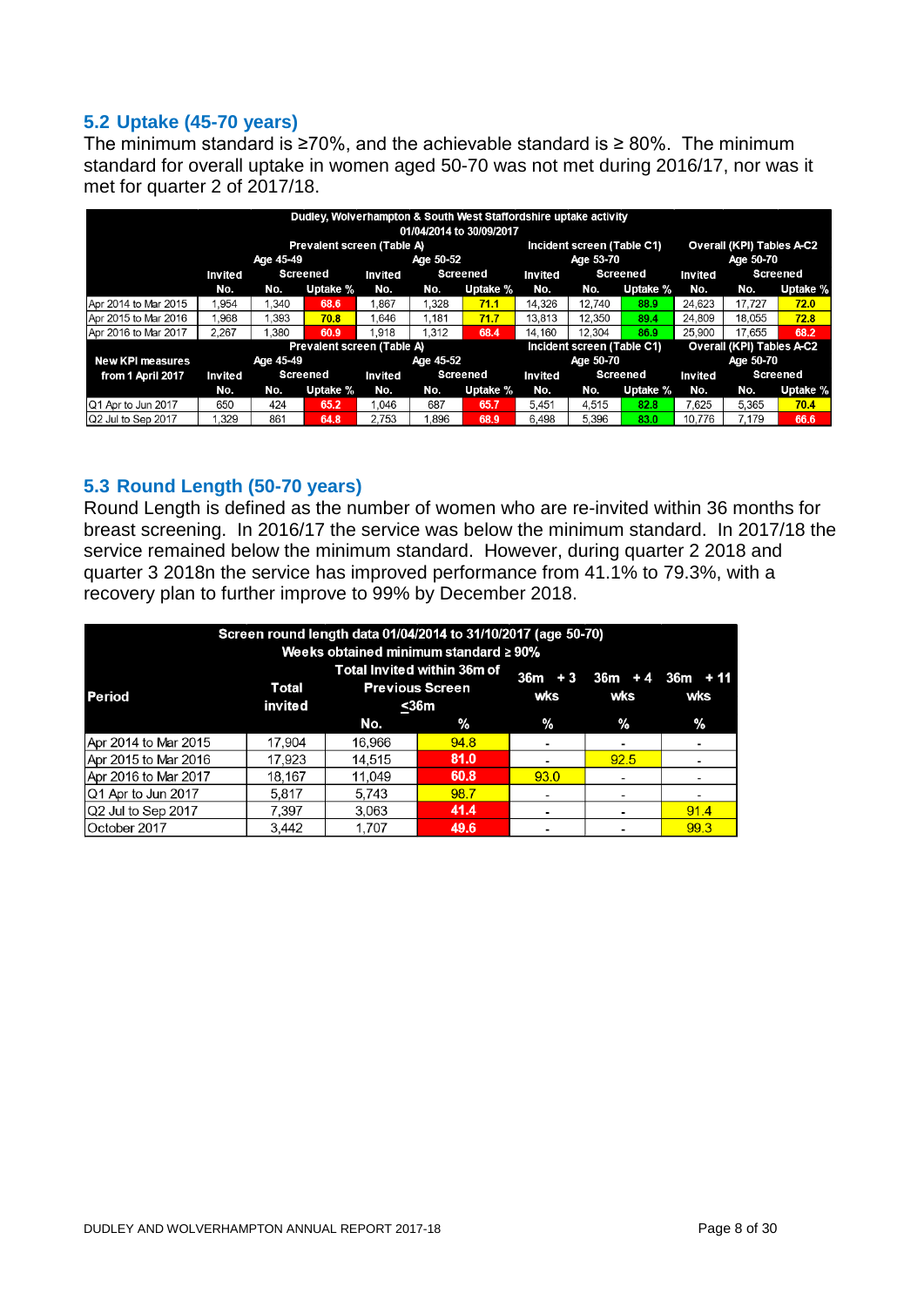## **5.4 Time from screen to normal results (all ages)**

The service exceeded the minimum standard of over 95% of women receiving their results within two weeks of their screening appointment, up to and including the second quarter of 2017/18. The NHSBSP minimum standard of 90% increased to 95% from April 2017.

In October 2017 the minimum standard was not met due to annual leave and sickness. Additionally, records were not being closed until consensus had taken place. A cross-site reporting process has now been agreed and implemented to prevent future slippage and a policy is being written to reflect this new film reading process.

| Waiting times for results of screening 01/04/2014 to 31/10/2017 |        |               |     |           |     |               |          |       |        |  |  |  |
|-----------------------------------------------------------------|--------|---------------|-----|-----------|-----|---------------|----------|-------|--------|--|--|--|
| Time period                                                     |        | < 2 weeks     |     | < 3 weeks |     | < 4 weeks     | >4 weeks | Total |        |  |  |  |
|                                                                 | No.    | $\frac{9}{6}$ | No. | %         | No. | $\frac{9}{6}$ | No.      | $\%$  |        |  |  |  |
| Apr 2014 to Mar 2015                                            | 19,686 | 98.4          | 189 | 99.4      | 58  | 99.7          | 63       | 100.0 | 19.996 |  |  |  |
| Apr 2015 to Mar 2016                                            | 19.607 | 95.4          | 629 | 98.5      | 190 | 99.4          | 121      | 100.0 | 20.547 |  |  |  |
| Apr 2016 to Mar 2017                                            | 19.708 | 98.3          | 147 | 99.0      | 87  | 99.4          | 112      | 100.0 | 20.054 |  |  |  |
| Q1 Apr to Jun 2017                                              | 5.743  | 98.7          | 41  | 99.4      | 21  | 99.8          | 12       | 100.0 | 5.817  |  |  |  |
| Q2 Jul to Sep 2017                                              | .860   | 96.3          | 174 | 98.4      | 96  | 99.6          | 31       | 100.0 | 8.161  |  |  |  |
| October 2017                                                    | 2.146  | 72.7          | 695 | 96.3      | 58  | 98.2          | 52       | 100.0 | 2.951  |  |  |  |

## **5.5 Time from screen to assessment (all ages)**

The NHSBSP minimum standard changed from April 2017 for this KPI, ≥ 98% of women should be offered an Assessment appointment with 3 weeks of their screen. The service fell below the minimum standard of  $\geq$  98% of women offered an assessment appointment within 3 weeks of their screen in quarter 1 and quarter 2 of 2017/18 and in October 2017.

|                      |            |           |               |           |     |            |               |           |            |           |               |           |     | Time from screen to actual assessment and time from screen to DOFOaA 01/04/2014 to 31/10/2017 |               |           |     |                  |     |                  |        |                 |
|----------------------|------------|-----------|---------------|-----------|-----|------------|---------------|-----------|------------|-----------|---------------|-----------|-----|-----------------------------------------------------------------------------------------------|---------------|-----------|-----|------------------|-----|------------------|--------|-----------------|
|                      | Actual     |           | <b>DOFOaA</b> |           |     | Actual     | <b>DOFOaA</b> |           |            | Actual    | <b>DOFOaA</b> |           |     | Actual                                                                                        | <b>DOFOaA</b> |           |     | Actual           |     | <b>DOFOaA</b>    |        | <b>Total</b>    |
| <b>Time period</b>   | assessment |           | assessment    |           |     | assessment | assessment    |           | assessment |           | assessment    |           |     | assessment                                                                                    | assessment    |           |     | assessment       |     | assessment       | Total  | FO <sub>a</sub> |
|                      |            | < 3 weeks |               | < 3 weeks |     | < 4 weeks  |               | < 4 weeks |            | < 5 weeks |               | < 5 weeks |     | < 6 weeks                                                                                     |               | < 6 weeks |     | >6 weeks         |     | >6 weeks         | assess |                 |
|                      | No.        | $\%$      | No            |           | No. |            | No.           |           | No.        | %         | No.           |           | No. | $\%$                                                                                          | No.           |           | No. | %                | ١o. |                  |        | assess          |
| Apr 2014 to Mar 2015 | 873        | 90.4      | 967           | 99.4      | 54  | 96.0       |               | 99.9      |            | 97.7      |               | 100.0     |     | 98.4                                                                                          | $\mathbf{0}$  | 100.0     | 15  | 100.             | 0   | 100.0            | 966    | 973             |
| Apr 2015 to Mar 2016 | 925        | 85.4      | 1.035         | 94.9      | 96  | 94.3       | 37            | 98.3      | 33         | 97.3      | 17            | 99.8      | 10  | 98 <sub>2</sub>                                                                               |               | 99.9      | 19  | 100.0            |     | 100.0            | .083   | 1.091           |
| Apr 2016 to Mar 2017 | .029       |           | .120          | 98.3      | 58  | 95.9       | 10            | 99.2      | 26         | 98.2      | 6             | 99.7      | 12  | 99.3                                                                                          |               | 99.9      | 8   | 100 <sup>1</sup> |     | 100.0            | .133   | .139            |
| Q1 Apr to Jun 2017   | 260        | 86.4      | 303           | 97.1      | 29  | 96.C       |               | 99.7      | 6          | 98.0      |               | 99.       | 6   | 100.0                                                                                         |               |           | 0   | 100.0            |     |                  | 301    | 312             |
| Q2 Jul to Sep 2017   | 178        | 46.2      | 210           | 51.1      | 116 | 764        | 115           | 79.1      | 56         | 90.9      | 67            | 95.4      | 16  | 95.1                                                                                          | 16            | 99.3      | 19  | 100.0            | 3   | 100 <sub>1</sub> | 385    | 411             |
| October 2017         | 44         | 31.0      | 48            | 33.8      | 35  | 55.6       | 42            | 63.4      | 40         | 83.8      | 41            | 92.3      |     | 91.5                                                                                          | 9             | 98.6      | 12  | 100.0            |     |                  | 142    | 142             |

## **5.6 Technical Recall / Technical Repeat (all ages)**

Dudley, Wolverhampton and South West Staffordshire breast screening service met the minimum standard for technical recall/repeat rate for the whole time period.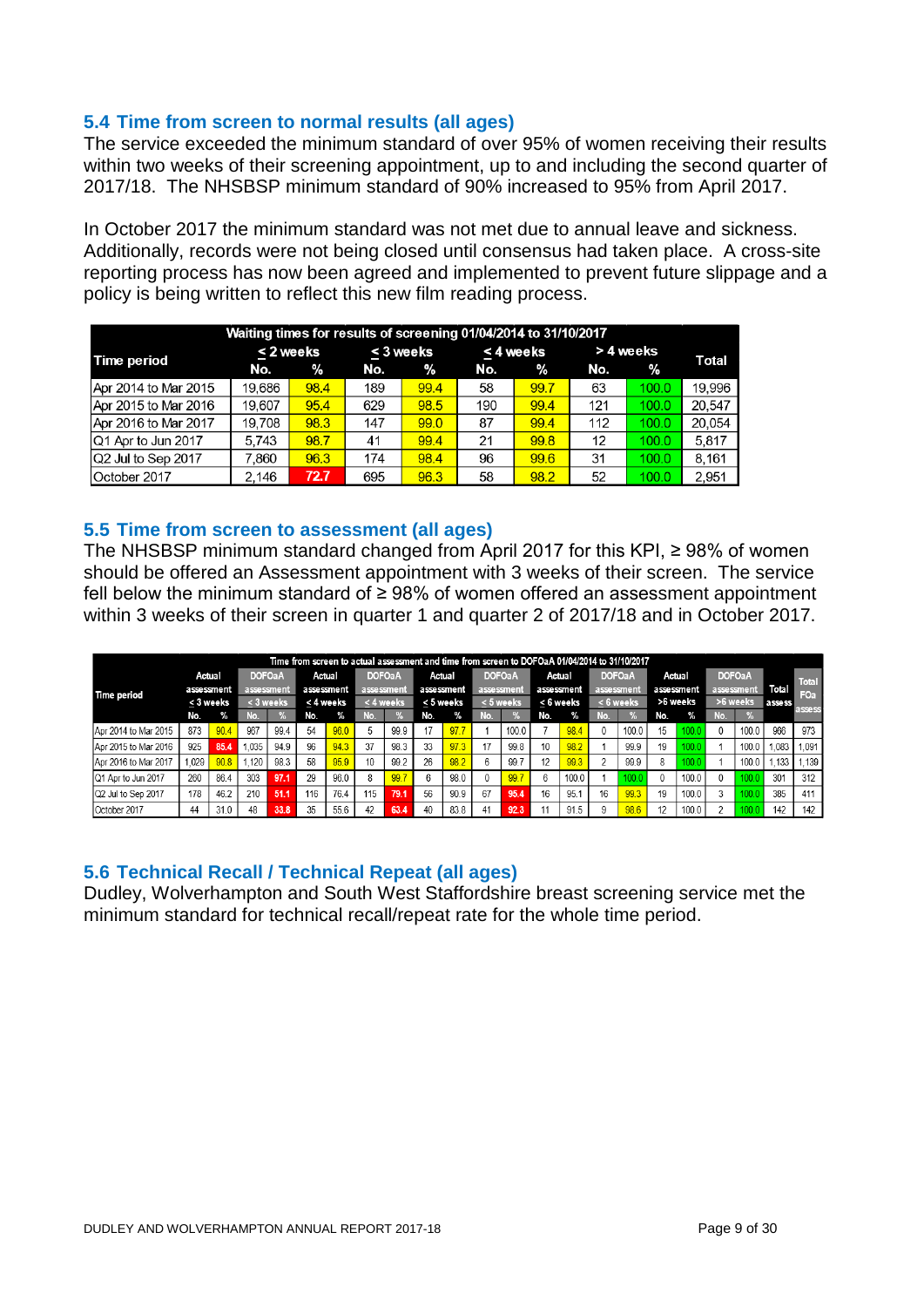## **6. Quality Assurance Visit 29 January 2018**

The service had a challenging Quality Assurance (QA) visit on 29 January 2018, which was carried out by PHE screening quality assurance service (SQAS). The visit aims to maintain national standards and promote continuous improvement in breast screening. This is to ensure that all eligible people have access to a consistent high quality service wherever they live.

The QA visit team identified 3 immediate concerns and a letter was sent to the Chief Executive on 30 January 2018. All three recommendations were resolved within 7 days.

The service received the final QA Visit Report on Wednesday 6 June 2018. The report makes 66 recommendations, of which there are:

- 3 immediate recommendations
- 10 one month recommendations
- 34 three month recommendations
- 17 six month recommendations
- 2 twelve month recommendations

#### **6.1 Immediate Recommendations**

As detailed at the previous Programme Board, all immediate recommendations have been completed and appropriate governance has been implemented. (See Appendix A).

#### **6.2 One Month Recommendations**

All one month recommendations have also been completed and appropriate governance has been implemented. (See Appendix B)

#### **6.3 Three Month Recommendations**

10 three month recommendations have been completed, 5 are in progress, and the remaining 19 three month recommendations area waiting to be commenced. (See Appendix C).

#### **6.4 Six and Twelve Month Recommendations**

The Programme Manager is currently reviewing these recommendations to develop the associated action plans.

Furthermore, there were thirteen high priority findings following the QA visit, these are summarised below:

- 1. Formalise the governance arrangements between the 2 NHS trusts to support optimal working.
- 2. Review and revise the management structure for the service.
- 3. Undertake regular and timely audits on the National Breast Screening System (NBSS).
- 4. Identify workforce, skills, and capacity at each site required to deliver agreed model, particularly in relation to screening office management, mammography and radiology. The service is currently running with only 52% of its recommended establishment for mammographers and have 1 radiologist in post.
- 5. Ensure all electronic data and images are transferred between sites on encrypted devices.
- 6. Ensure regular and timely reports are produced and actioned on BS Select.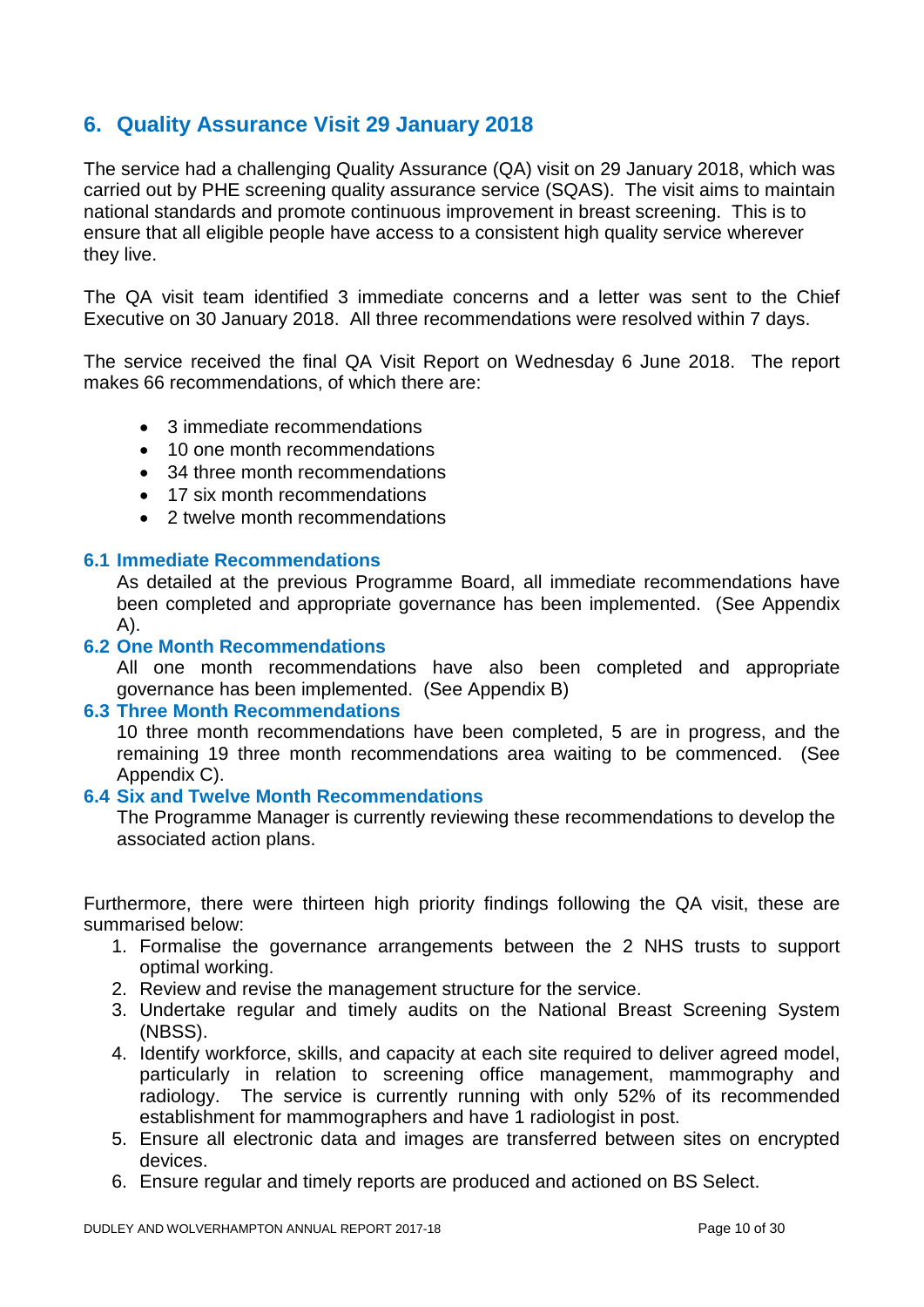- 7. Implement monthly failsafe.
- 8. Ensure the screening round plan is fit for purpose and accurate.
- 9. Ensure physical separation of routine recall and arbitration / recall to assessment cases at Russells Hall Hospital.
- 10.Outcomes of all consensus discussions to be entered onto NBSS by film readers.
- 11.Agree a single film reading policy and uniformly implement it across all sites.
- 12.Ensure that women are offered an assessment appointment in accordance with national guidance.
- 13.Reduce the prevalent recall to assessment rate in line with national targets.

## **7. Service Update at Programme Board 14 June 2018**

## **7.1Workforce**

The QA visit highlighted the lack of resources within the service which is impacting on delivering a successful screening service. There are three key areas that have been identified as weaknesses within the service: 1. Mammography; and 2. Screening Office management and structure; 3. Programme Management.

The service is currently advertising for the following roles:

- Superintendent Radiographer 1wte, Band 8A
- Advanced Practitioner 2wte, Band 7
- Clinical Specialist Mammography 1wte, Band 8A
- Mammographer 2.2wte, Band 6

A funding request from DGH Finance has been submitted to NHSE Commissioners. The request has not yet been approved. The commissioners have requested that the service submits a detailed business case. Following this submission the commissioners have stated that in the first instance they would like to conduct an 'open book exercise'. Until this process has been completed and funding approved, the service will not be able to complete the proposed restructure, nor recruit to any further posts due to insufficient funding. This subsequently will continue to impact upon service performance.

#### **7.2 Round Plan**

The Programme Manager has updated the current round plan and placed into a new format that is 'user friendly' for the screening office staff. The updated round plan is reflective of the round length slippage and has realistic estimated screening dates for each GP Practice based upon our current workforce establishment.

The Programme Manager has a plan to recover round length by December 2018 and has commenced work on the 'new' round plan for the service. Currently the Programme Manager is at the 'mapping stage'.

## **7.3 Failsafe Programme Batches**

The service has appointed all women from the backlog of batches from the Failsafe Programme. All women from this cohort will have been screened by Saturday 30 June 2018.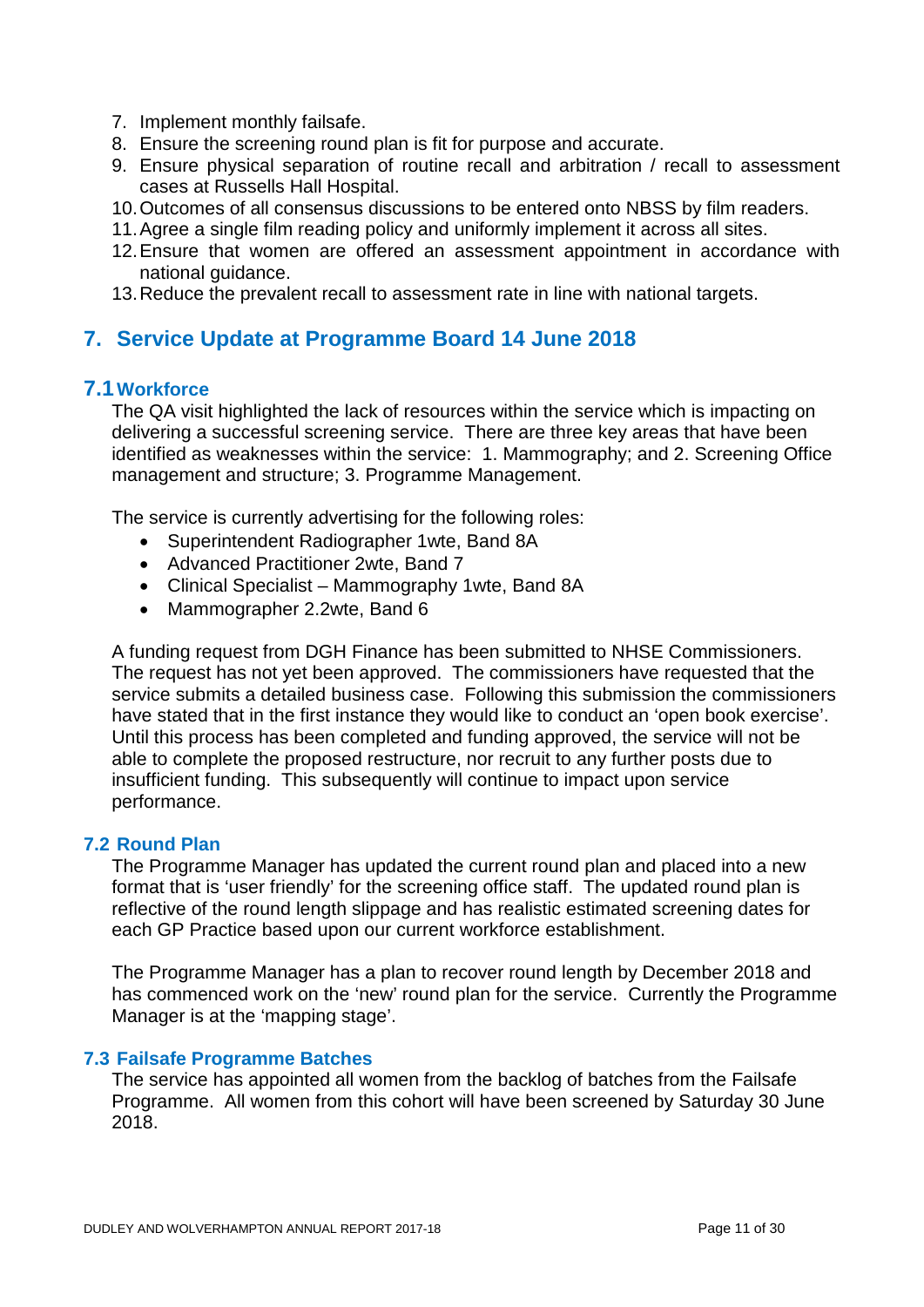The service has now resumed monthly failsafe batches as per NHSBSP Failsafe Programme guidelines, effective from Friday 25 May 2018.

#### **7.4 Service Reconfiguration – Cannock Site**

The ultrasound machine is due to be delivered to Cannock w/c 18 June 2018 and will be subject to Medical Physics tests before it can utilised.

The service is proposing to commence its first Assessment Clinic on Monday 2 July 2018, consisting 2-3 patients in the first instance. It is anticipated that this will be successful, hence full Assessment Clinics will then commence from Monday 9 July 2018.

#### **7.5 High Risk Breast Screening**

The service has cleared the backlog of women that were awaiting high risk surveillance.

Furthermore, there has been some confusion in regards to the referral process for high risk women. City Hospital were arranging an appointment with a Clinician first and then an MRI appointment. The service has clarified with City Hospital, that women referred from our service only require an MRI appointment. This should now alleviate the delays and reduce patient complaints.

#### **7.6 Addressing Health Inequalities**

The service currently does not have a strategy to address health inequalities and raise the uptake of the breast screening Programme, although the Programme Manager will be developing one as per QA recommendations.

However, one of our mammographer's has an interest in raising breast awareness and increasing the profile of the breast screening Programme for our residing population. She has undertaken two public breast awareness sessions, the first occasion was in conjunction with City, Sandwell and Walsall Breast Screening Service at the Pentecostal Church, Dudley; and the second occasion was with DGH Consultant Breast Care Nurse at Dudley Council House.

## **8. Action Plans Commencing 2018**

- 8.1 Address QA recommendations.
- 8.2 Devise a robust Business Case to request additional funding from Commissioners to support:
	- 8.2.1Restructure the Programme management and administration functions of the service.
	- 8.2.2Increase clinical establishment of the service.
	- 8.2.3Recruit to additional posts throughout the Programme.
- 8.3 Streamline High Risk Programme identify high-risk individuals and enter into screening programme; ensuring that all of the information required is returned for MRI Centres.
- 8.4 Devise Health Inequalities Strategy and work closely with other agencies to ensure that health inequalities activities takes place within target areas to encourage ladies to attend for their breast screening appointment.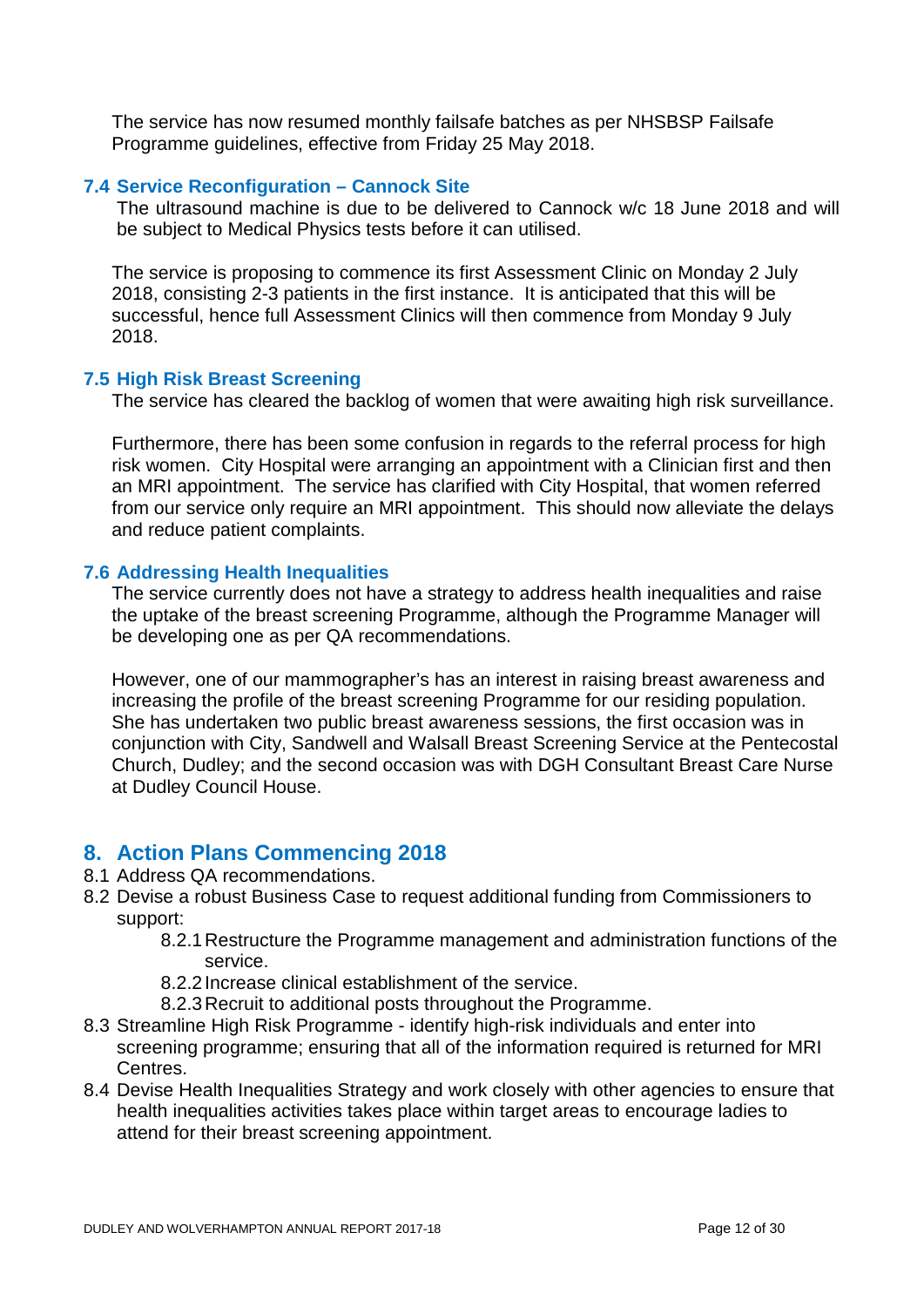## **9. Issues**

- 9.1 Accommodation remains an issue for expansion of the service, with additional filmreaders requiring a dedicated film reporting office and relocating the administration team to another larger office, which has currently not yet been identified.
- 9.2 Radiography and radiology staffing is currently an issue throughout the Programme/ nationally with poor uptake to advertisements, putting the Programme at risk. Currently the service will be focusing on recruiting trainee mammographers to rebuild workforce and introducing the 5 tier skill mix with an introduction of the Associate Practitioner's role.
- 9.3 Finding new screening locations to coincide with the new service round plan once complete will be challenging process.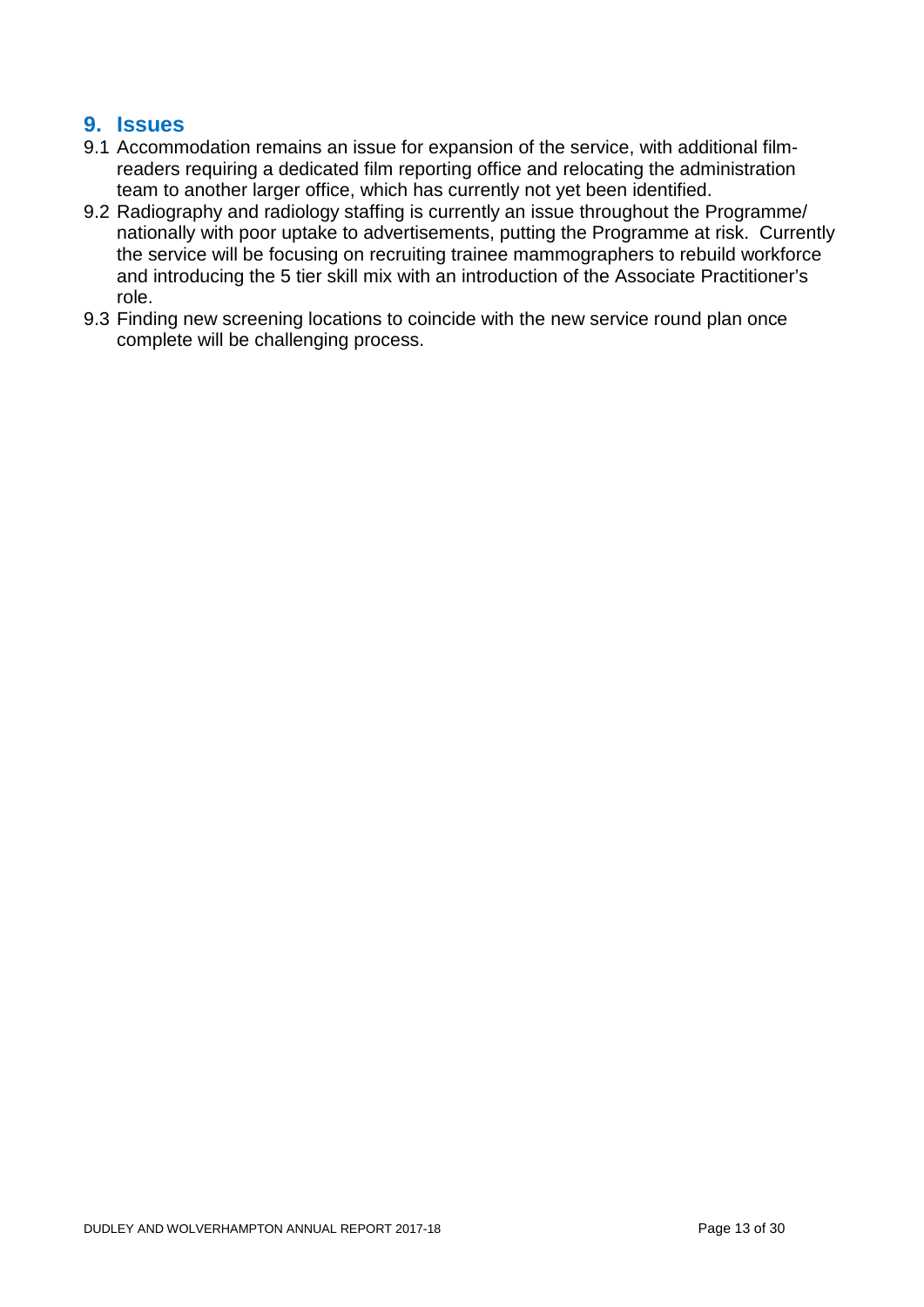## **Appendix A: Immediate Recommendations**

| <b>Ref</b> | <b>Key Task</b>                                                                                                                                                                                                              | <b>Reference</b>                                                                                                       | <b>Timescale</b> | <b>Priority</b> | <b>Evidence</b><br><b>Required</b>                                                                                    | <b>Update April 2018</b>                                            | <b>Contact</b>                 |
|------------|------------------------------------------------------------------------------------------------------------------------------------------------------------------------------------------------------------------------------|------------------------------------------------------------------------------------------------------------------------|------------------|-----------------|-----------------------------------------------------------------------------------------------------------------------|---------------------------------------------------------------------|--------------------------------|
| 8          | Review and appropriately<br>action the 6 cases<br>identified as part of the<br>pre-visit reviews as<br>having incomplete<br>episodes. Consideration<br>should be given where<br>women have experienced<br>significant delays | NHSBSP 47                                                                                                              | Immediate        | Immediate       | Confirm the<br>action taken<br>for of the 6<br>women<br>identified.                                                   | All patients resolved and<br>actioned appropriately.                | Paul<br>Stonelake<br>Rita Khan |
| 21         | Fully complete the PACS<br>pre-visit questionnaire<br>relating to arrangements<br>and facilities for the<br>management of breast<br>screening images at The<br>Royal Wolverhampton<br><b>NHS Trust</b>                       | Programme<br>Specific<br>Operating<br>Model for<br>Quality<br>Assurance of<br><b>Breast</b><br>Screening<br>Programmes | Immediate        | Immediate       | Submission of<br>a fully<br>completed<br>PACS pre-visit<br>questionnaire.                                             | PACS questionnaire<br>completed.                                    | Paul<br>Stonelake<br>Rita Khan |
| 40         | Cease the current<br>practice of staff insecurely<br>transferring patient<br>identifiable information<br>between sites on hospital<br>shuttle bus service.                                                                   | <b>NHSCSP</b><br>Information<br>Security<br>Policy                                                                     | Immediate        | Immediate       | Confirm that<br>this practice<br>has ceased<br>and provide an<br>outline of the<br>secure<br>process now in<br>place. | Practice ceased and secure<br>Trust courier service<br>implemented. | Paul<br>Stonelake<br>Rita Khan |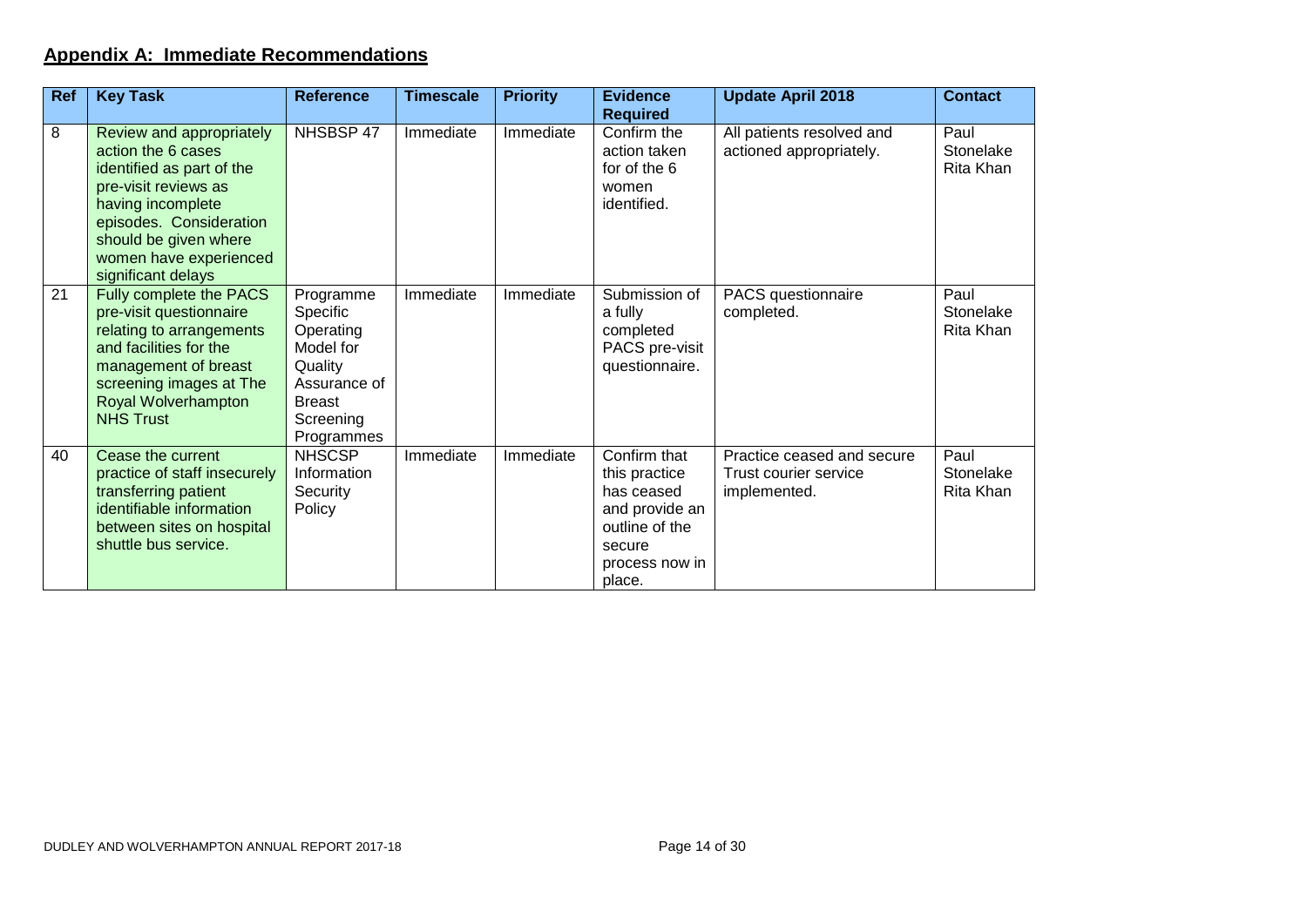## **Appendix B: One Month Recommendations**

| Ref | <b>Key Task</b>                                                                                             | <b>Reference</b>                                   | <b>Timescale</b>                    | <b>Priority</b> | <b>Evidence Required</b>                                                                                                                                                                                                                                                                                     | <b>Update April 2018</b>                                                                                                                                                                                                                                                                                                                                                                                                                                                                                                                                                                                                                                                                                                                                                                              | <b>Update May 2018</b> | <b>Contact</b>   |
|-----|-------------------------------------------------------------------------------------------------------------|----------------------------------------------------|-------------------------------------|-----------------|--------------------------------------------------------------------------------------------------------------------------------------------------------------------------------------------------------------------------------------------------------------------------------------------------------------|-------------------------------------------------------------------------------------------------------------------------------------------------------------------------------------------------------------------------------------------------------------------------------------------------------------------------------------------------------------------------------------------------------------------------------------------------------------------------------------------------------------------------------------------------------------------------------------------------------------------------------------------------------------------------------------------------------------------------------------------------------------------------------------------------------|------------------------|------------------|
| 23  | Ensure all<br>electronic data<br>and images are<br>transferred<br>between sites on<br>encrypted<br>devices. | <b>NHSCSP</b><br>Information<br>Security<br>Policy | 1 month                             | High            | Confirm that all devices<br>used for data and image<br>transfer are fully encrypted                                                                                                                                                                                                                          | The service can confirm that<br>all devices used to transfer<br>patient data between sites are<br>encrypted. This includes USB<br>devices and Dimex's.                                                                                                                                                                                                                                                                                                                                                                                                                                                                                                                                                                                                                                                |                        | Rita Khan        |
| 27  | Implement<br>monthly failsafe                                                                               | Service<br>Specification<br>number 24              | 1 month                             | High            | Confirm failsafe is being<br>undertaken monthly and<br>that the backlog of women<br>have been appointed<br>appropriately.                                                                                                                                                                                    | Failsafe backlog will be<br>cleared by the end of June<br>2018. Monthly failsafe to<br>recommence on 25 May 2018.                                                                                                                                                                                                                                                                                                                                                                                                                                                                                                                                                                                                                                                                                     |                        | Rita Khan        |
| 31  | Ensure the<br>screening round<br>plan is fit for<br>purpose and<br>accurate                                 | NHSBSP 47                                          | $a)$ 1<br>month<br>b) $3$<br>months | High            | a) Confirmation that the<br>electronic screening plan<br>has been accurately<br>updated to reflect when GP<br>Practices will be invited.<br>b) Copy of the revised<br>round plan, including<br>details of the recovery plan<br>along with estimated dates<br>for achieving 90% within 36<br>months standard. | a) Current screening plan has<br>been updated to reflect when<br>GP Practices will be invited.<br>b) The Breast Imaging<br>Manager has acquired<br>agreement from the<br>commissioners to combine this<br>recommendation with the 6<br>month recommendation of<br>'developing a new forward<br>screening round plan'.<br>The new forward screening<br>round plan (6 months) will<br>rectify the Round Length<br>performance for the service, as<br>all 'previous screened dates'<br>will be reviewed as part of this<br>process. The new plan will<br>also have capacity built in for<br>population growth, the Failsafe<br>Programme, the High Risk<br>Programme, Second timed<br>appointments, equipment<br>service dates, mobile moves<br>and slippage for equipment<br>breakdowns. Currently none |                        | <b>Rita Khan</b> |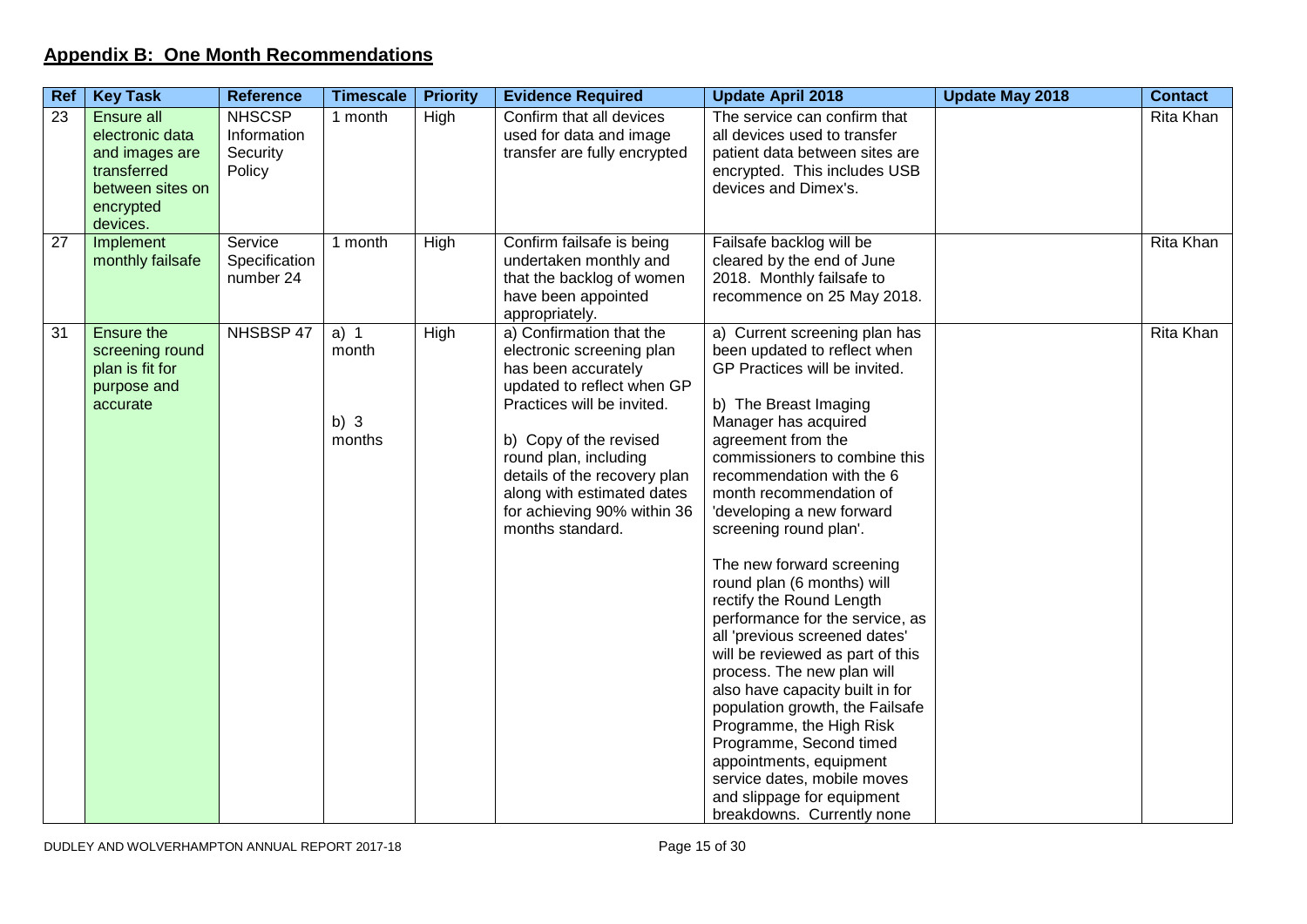|                 |                                                                                                                   |                                       |         |          |                                                                                                                                                                       | of these are factored in the<br>screening round plan.                                                                                                                                                                                                                                                                                                                                                                                                                                                                                                                                                                            |           |
|-----------------|-------------------------------------------------------------------------------------------------------------------|---------------------------------------|---------|----------|-----------------------------------------------------------------------------------------------------------------------------------------------------------------------|----------------------------------------------------------------------------------------------------------------------------------------------------------------------------------------------------------------------------------------------------------------------------------------------------------------------------------------------------------------------------------------------------------------------------------------------------------------------------------------------------------------------------------------------------------------------------------------------------------------------------------|-----------|
| $\overline{32}$ | Ensure all<br>women are<br>offered a timely<br>second timed<br>appointment and<br>address the<br>current backlog. | Service<br>Specification<br>number 24 | 1 month | Standard | Details of how the backlog<br>of second timed<br>appointments were<br>managed. Confirm plan in<br>place to accommodate<br>second timed appointments<br>going forward. | The Programme Manager has<br>acquired agreement from the<br>commissioners to suspend this<br>facet of the contract for a<br>period of 6 months. The<br>service will not be issuing<br>women that have DNA'd their<br>first appointment, a second<br>timed appointment. Instead<br>the lady will be issued with a<br>'DNA' letter and the<br>responsibility will then be upon<br>the lady to contact the Service<br>to make another appointment.<br>this will now allow the service<br>to focus its efforts and capacity<br>on the 'Failsafe women' and<br>improving Round Length<br>performance for Routine<br>screening ladies. | Rita Khan |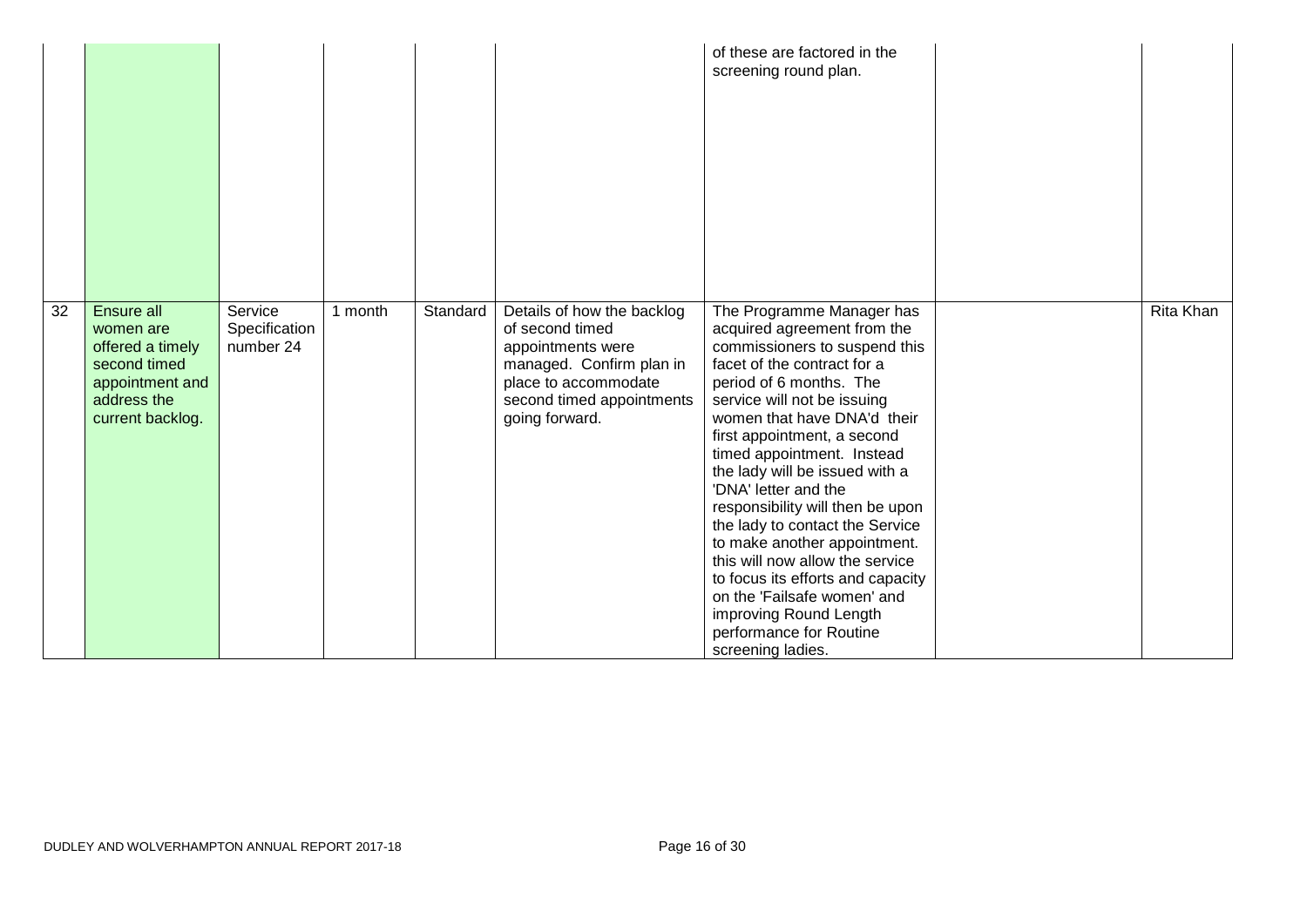| 35<br>41 | <b>Ensure training</b><br>of the Eklund<br>Technique is<br>completed for all<br>mammographers<br>Ensure suitable<br>facilities for film<br>reading at<br><b>Russell's Hall</b> | <b>NHSBSP</b><br>Screening<br>women with<br><b>Breast</b><br>Implants<br>NHSBSP 55 | 1 month<br>1 month | Standard<br>High | Confirm that all<br>mammographers have<br>viewed the DVD and read<br>the guidance.<br>Confirm the changes made<br>and that the environment is<br>suitable for reporting | 11 out of 15 mammographers<br>have viewed the DVD.<br>Guidance will be disseminated<br>at the next staff meeting on<br>Thursday 5th April 2018.<br>This is in progress. Office<br>space is being negotiated<br>within Imaging so that suitable                                                                                                                                                                                                                                                                                                                                                                                                                                                          | All mammographers have<br>viewed the DVD and<br>guidance has been<br>disseminated to all clinical<br>staff.<br><b>Dedicated Film Reporting</b><br>environment has now been<br>implemented.                | Rita Khan<br>Julie<br>Whiles    |
|----------|--------------------------------------------------------------------------------------------------------------------------------------------------------------------------------|------------------------------------------------------------------------------------|--------------------|------------------|-------------------------------------------------------------------------------------------------------------------------------------------------------------------------|---------------------------------------------------------------------------------------------------------------------------------------------------------------------------------------------------------------------------------------------------------------------------------------------------------------------------------------------------------------------------------------------------------------------------------------------------------------------------------------------------------------------------------------------------------------------------------------------------------------------------------------------------------------------------------------------------------|-----------------------------------------------------------------------------------------------------------------------------------------------------------------------------------------------------------|---------------------------------|
| 42       | Hospital<br>Ensure physical<br>separation of<br>routine recall<br>and arbitration /<br>recall to<br>assessment<br>cases at<br><b>Russell's Hall</b><br>Hospital.               | NHSBSP 55                                                                          | 1 month            | High             | Confirmation that the<br>screening packets are<br>separated by film readers<br>according to required<br>action, prior to being<br>passed to the screening<br>office.    | Film Reporting environment<br>can be made available.<br>A meeting had been scheduled<br>to take place on Friday 2nd<br>March 2018 with colleagues<br>from Royal Wolverhampton<br>NHS Trust, to discuss the<br>above recommendations and<br>agree a single way of working<br>in regards to these specific<br>areas. However, due to<br>adverse weather the meeting<br>was cancelled. The service will<br>be rearranging this meeting,<br>with a view to make this a<br>regular 'meeting' that takes<br>place on a monthly basis.<br>Once this meeting has been<br>rescheduled, these<br>recommendations will be<br>actioned. Provisional date<br>27th April - awaiting<br>confirmation from all parties. | Service met with RWT<br>colleagues on Friday 4 May<br>2018. A single film reading<br>process has been agreed<br>and policy is being drafted.                                                              | Paul<br>Stonelake,<br>Rita Khan |
| 43       | Outcomes of all<br>consensus<br>discussions to<br>be entered onto<br>NBSS by film<br>readers.                                                                                  | Service<br>Specification<br>number 24                                              | 1 month            | High             | Confirmation that the film<br>readers enter the<br>consensus discussion<br>outcome onto NBSS and<br>that this is documented in a<br>work instruction.                   | A meeting had been scheduled<br>to take place on Friday 2nd<br>March 2018 with colleagues<br>from Royal Wolverhampton<br>NHS Trust, to discuss the<br>above recommendations and<br>agree a single way of working<br>in regards to these specific<br>areas. However, due to<br>adverse weather the meeting<br>was cancelled. The service will<br>be rearranging this meeting,                                                                                                                                                                                                                                                                                                                            | New Film Reading Process<br>for reporting and<br>Consensus agreed on<br>Friday 4 May 2018 and<br>implemented at all sites.<br>Beverley Moran (RHH) will<br>be writing the new policy<br>for film reading. | Rita Khan                       |

DUDLEY AND WOLVERHAMPTON ANNUAL REPORT 2017-18 Page 17 of 30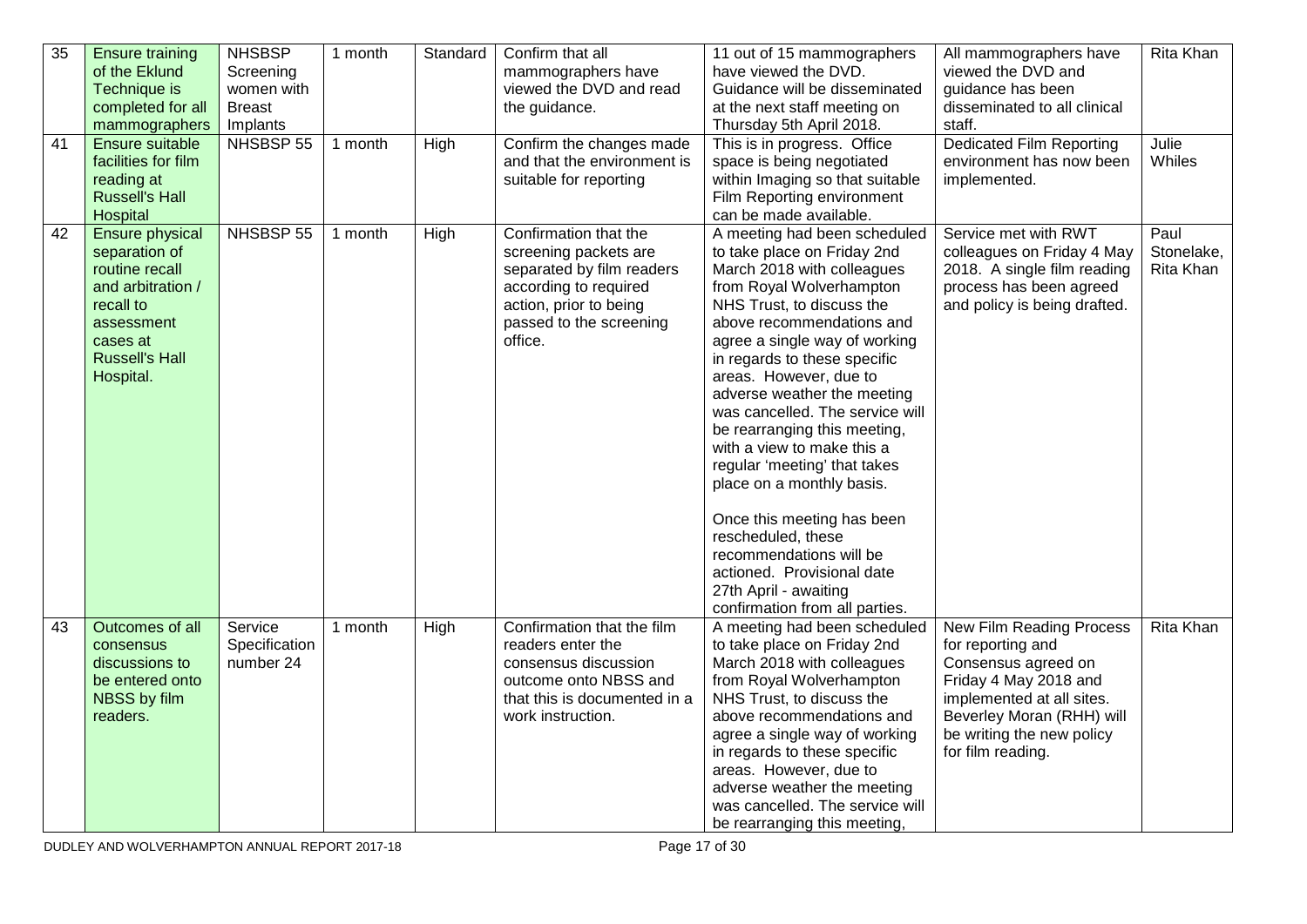|  |  |  | with a view to make this a<br>regular 'meeting' that takes<br>place on a monthly basis.                                                                              |  |
|--|--|--|----------------------------------------------------------------------------------------------------------------------------------------------------------------------|--|
|  |  |  | Once this meeting has been<br>rescheduled, these<br>recommendations will be<br>actioned. Provisional date<br>27th April - awaiting<br>confirmation from all parties. |  |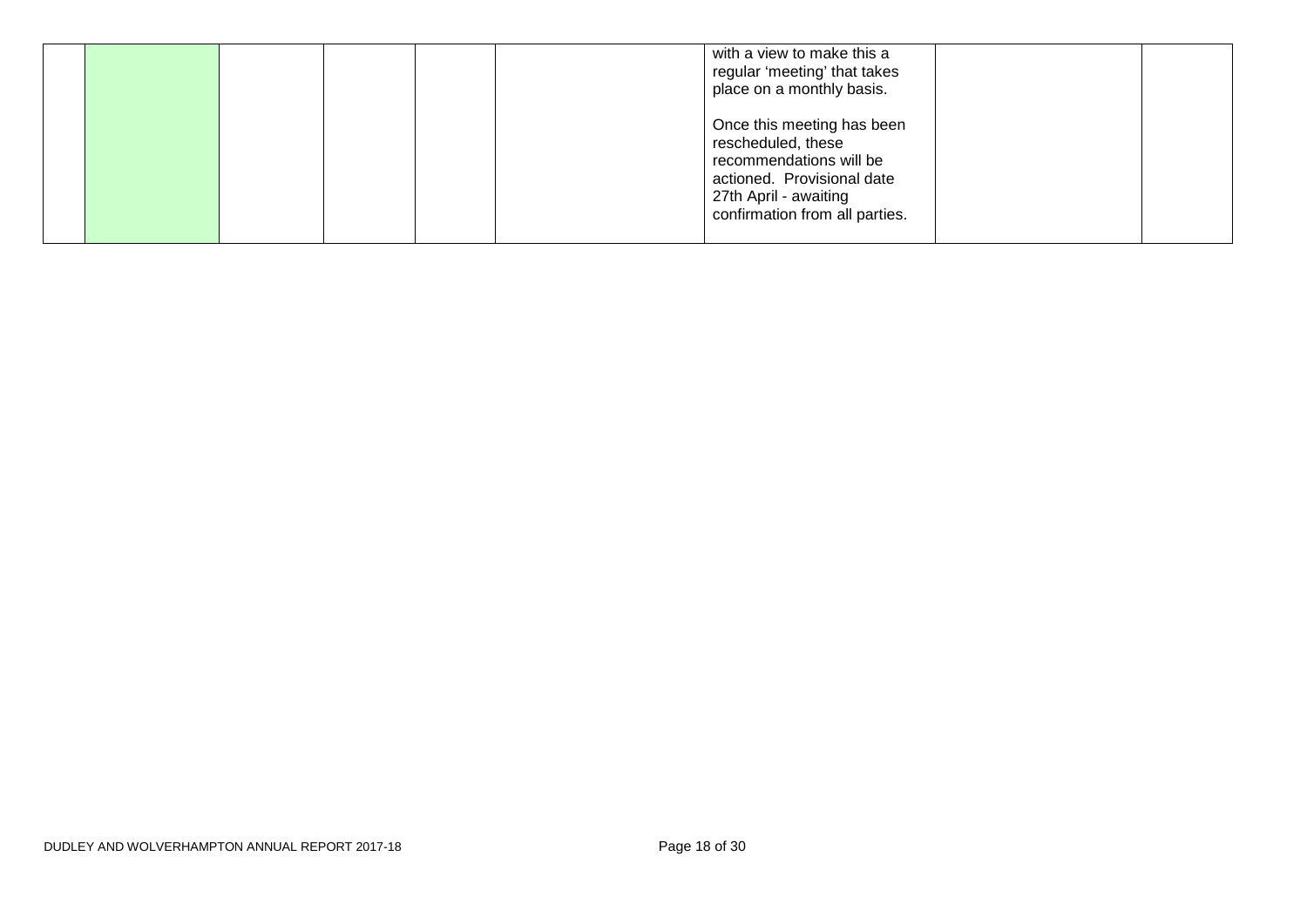| 44 | Agree a single    | NHSBSP 55 | 1 month | High     | Copy of cross-site film       | A meeting had been scheduled    | New Film Reading Process    | Rita Khan        |
|----|-------------------|-----------|---------|----------|-------------------------------|---------------------------------|-----------------------------|------------------|
|    | film reading      |           |         |          | reading policy and            | to take place on Friday 2nd     | for reporting and           |                  |
|    | policy and        |           |         |          | conformation from all sites   | March 2018 with colleagues      | Consensus agreed on         |                  |
|    | uniformly         |           |         |          | that the policy is being      | from Royal Wolverhampton        | Friday 4 May 2018 and       |                  |
|    | implement all     |           |         |          | followed. The process         | NHS Trust, to discuss the       | implemented at all sites.   |                  |
|    | sites             |           |         |          | should include:               | above recommendations and       | Beverley Moran (RHH) will   |                  |
|    |                   |           |         |          | a) physical separation of     | agree a single way of working   | be writing the new policy   |                  |
|    |                   |           |         |          | the screening packets for     | in regards to these specific    | for film reading.           |                  |
|    |                   |           |         |          | recall and arbitration at the | areas. However, due to          |                             |                  |
|    |                   |           |         |          | time of second read           | adverse weather the meeting     |                             |                  |
|    |                   |           |         |          | b) entering the consensus     | was cancelled. The service will |                             |                  |
|    |                   |           |         |          | opinion into NBSS by the      | be rearranging this meeting,    |                             |                  |
|    |                   |           |         |          | readers at the time the       | with a view to make this a      |                             |                  |
|    |                   |           |         |          | decision is made              | regular 'meeting' that takes    |                             |                  |
|    |                   |           |         |          | c) a process and              | place on a monthly basis.       |                             |                  |
|    |                   |           |         |          | documentation for the         |                                 |                             |                  |
|    |                   |           |         |          | retrieval of previous images  | Once this meeting has been      |                             |                  |
|    |                   |           |         |          |                               | rescheduled, these              |                             |                  |
|    |                   |           |         |          |                               | recommendations will be         |                             |                  |
|    |                   |           |         |          |                               | actioned. Provisional date      |                             |                  |
|    |                   |           |         |          |                               | 27th April - awaiting           |                             |                  |
|    |                   |           |         |          |                               | confirmation from all parties.  |                             |                  |
| 49 | Ensure that all   | NHSBSP 49 | 1 month | Standard | Evidence of communication     | A meeting had been scheduled    | Imaging of both breasts for | <b>Rita Khan</b> |
|    | short-term recall |           |         |          | to all assessors and          | to take place on Friday 2nd     | short-term recall ladies    |                  |
|    | cases have        |           |         |          | confirmation that guidance    | March 2018 with colleagues      | implemented at all sites.   |                  |
|    | imaging of both   |           |         |          | is being followed             | from Royal Wolverhampton        |                             |                  |
|    | <b>breasts</b>    |           |         |          |                               | NHS Trust, to discuss the       |                             |                  |
|    |                   |           |         |          |                               | above recommendations and       |                             |                  |
|    |                   |           |         |          |                               | agree a single way of working   |                             |                  |
|    |                   |           |         |          |                               | in regards to these specific    |                             |                  |
|    |                   |           |         |          |                               | areas. However, due to          |                             |                  |
|    |                   |           |         |          |                               | adverse weather the meeting     |                             |                  |
|    |                   |           |         |          |                               | was cancelled. The service will |                             |                  |
|    |                   |           |         |          |                               | be rearranging this meeting,    |                             |                  |
|    |                   |           |         |          |                               | with a view to make this a      |                             |                  |
|    |                   |           |         |          |                               | regular 'meeting' that takes    |                             |                  |
|    |                   |           |         |          |                               | place on a monthly basis.       |                             |                  |
|    |                   |           |         |          |                               |                                 |                             |                  |
|    |                   |           |         |          |                               | Once this meeting has been      |                             |                  |
|    |                   |           |         |          |                               | rescheduled, these              |                             |                  |
|    |                   |           |         |          |                               | recommendations will be         |                             |                  |
|    |                   |           |         |          |                               | actioned. Provisional date      |                             |                  |
|    |                   |           |         |          |                               | 27th April - awaiting           |                             |                  |
|    |                   |           |         |          |                               | confirmation from all parties.  |                             |                  |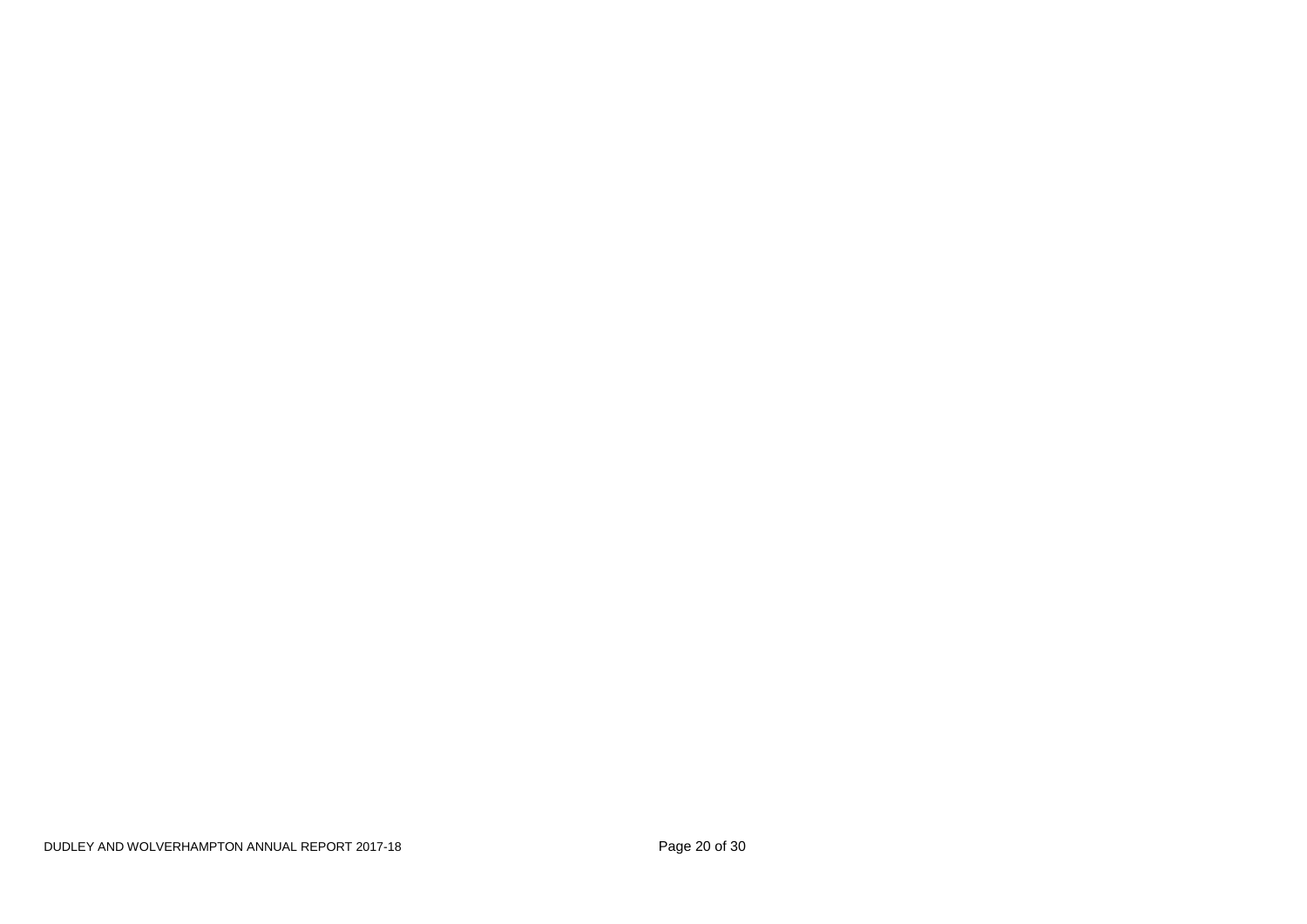

## **Appendix C: Three Month Recommendations**

| Ref            | <b>Key Task</b>                                                                                                                                                                                                                      | <b>Reference</b>                      | <b>Timescale</b> | <b>Priority</b> | <b>Evidence</b><br><b>Required</b>                                                                                                                        | <b>Update April 2018</b>                                                                                                                                                                                                                                                                                                       | <b>Update May 2018</b> | <b>Contact</b>    |
|----------------|--------------------------------------------------------------------------------------------------------------------------------------------------------------------------------------------------------------------------------------|---------------------------------------|------------------|-----------------|-----------------------------------------------------------------------------------------------------------------------------------------------------------|--------------------------------------------------------------------------------------------------------------------------------------------------------------------------------------------------------------------------------------------------------------------------------------------------------------------------------|------------------------|-------------------|
|                | <b>Director of Breast</b><br>Screening to<br>present the QA Visit<br>report at a Trust<br><b>Executive Board</b><br>Meeting at both<br><b>Sites</b>                                                                                  | NHSBSP 40                             | 3 months         | Standard        | <b>Trust Executive</b><br>Board meeting<br>minutes                                                                                                        | Scheduled for Tuesday 26<br>June 2018.                                                                                                                                                                                                                                                                                         |                        | Paul<br>Stonelake |
| $\overline{2}$ | Appoint an imaging<br>lead to provide<br>professional support<br>to the Director of<br><b>Breast Screening</b>                                                                                                                       | Service<br>Specification<br>number 24 | 3 months         | Standard        | Confirmation of<br>appointment and<br>allocated time<br>within job plan                                                                                   | Imaging lead appointed -<br>Beverley Moran. Job plan to<br>be amended to reflect this.                                                                                                                                                                                                                                         |                        | Rita Khan         |
| 4              | Revise the staffing<br>structure supporting<br>the programme<br>management,<br>screening office<br>functions and<br>mammography<br>team to ensure all<br>key functions are<br>being delivered in a<br>timely fashion at all<br>sites | Service<br>Specification<br>number 24 | 3 months         | High            | Revised staffing<br>structure with an<br>outline of key roles<br>and responsibilities<br>including scope of<br>practice for<br>advanced<br>practitioners. | Staffing structure has been<br>revised. Job descriptions are<br>awaiting 'job matching' with<br>Dawn Wood. Funding request<br>has also been submitted to<br>commissioners.<br>Commissioners would lie to<br>meet with the Breast<br>Screening Management team<br>and a Trust Executive before<br>any funding will be approved. |                        | Rita Khan         |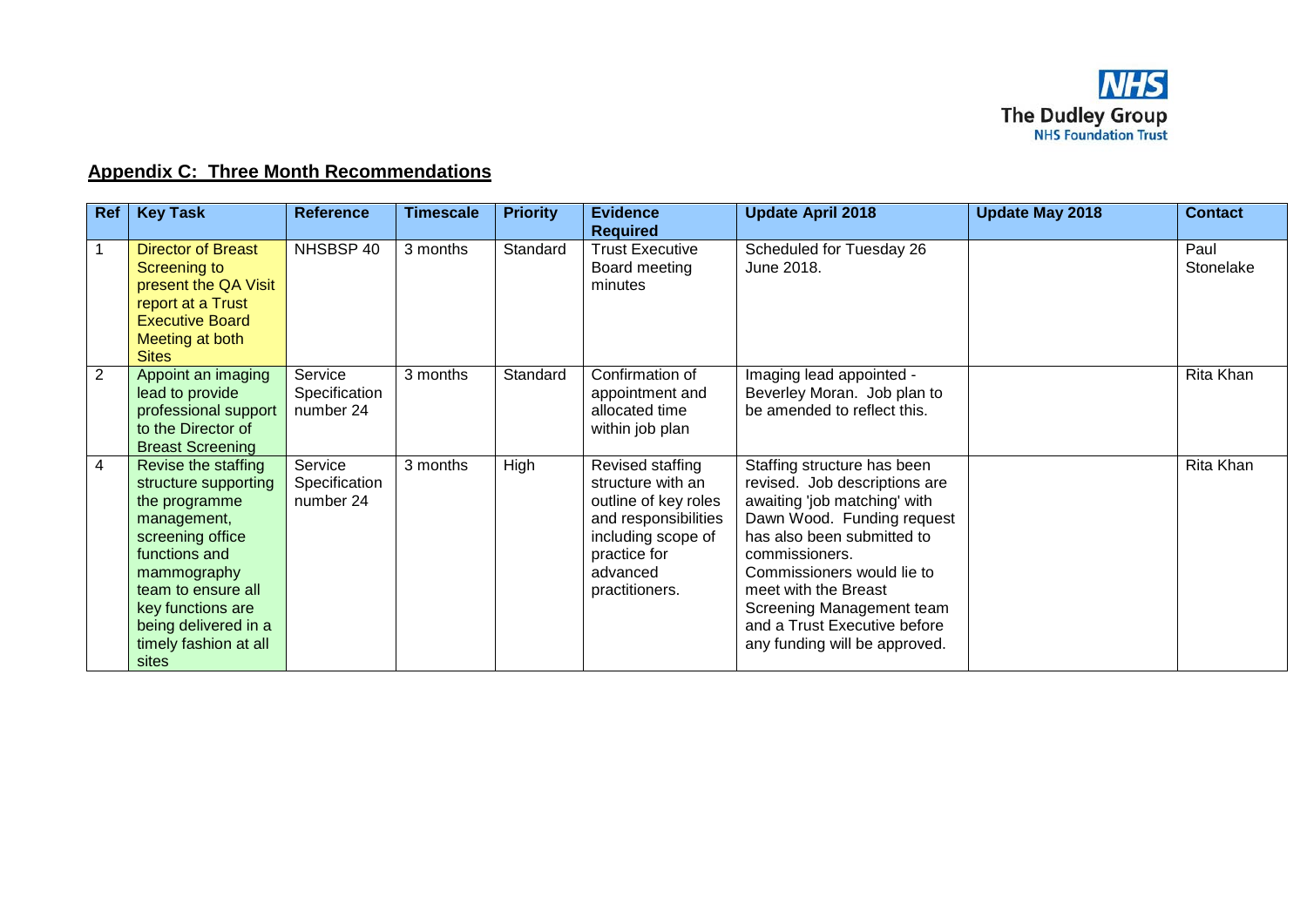| $\overline{7}$ | Undertake regular<br>and timely audits on<br><b>NBSS</b>                                 | NHSBSP 47                             | 3 months<br>12 months | High<br>Standard | a) Comprehensive<br>audit schedule to<br>include frequencies<br>of reports run, plus<br>3 months evidence<br>of audit reports for<br>compliance<br>b) 12 month audit<br>demonstrating<br>compliance with the<br>schedule.                                                                                                           |                                                                                                            | a) NBSS Audit reports<br>implemented: SASP4 for<br>every clinic, SASP5 run 3<br>times per week, SASP7 run<br>weekly, Disaster recovery run<br>daily.<br>B) Audit schedule being<br>developed.                                                                                                                                                                                                    | Rita Khan |
|----------------|------------------------------------------------------------------------------------------|---------------------------------------|-----------------------|------------------|-------------------------------------------------------------------------------------------------------------------------------------------------------------------------------------------------------------------------------------------------------------------------------------------------------------------------------------|------------------------------------------------------------------------------------------------------------|--------------------------------------------------------------------------------------------------------------------------------------------------------------------------------------------------------------------------------------------------------------------------------------------------------------------------------------------------------------------------------------------------|-----------|
| 10             | Undertake a staffing<br>capacity review of<br>the whole<br>programme across<br>all sites | Service<br>Specification<br>number 24 | 3 months              | High             | Report of staffing<br>review and future<br>plans including:<br>a) review of<br>screening office<br>staff across all<br>sites.<br>b) Agree a<br>workforce plan for<br>mammography<br>staffing including<br>succession<br>planning.<br>c) Agree a<br>workforce plan for<br>radiology staffing<br>including<br>succession<br>planning. | Staffing structure has been<br>revised. Job descriptions are<br>awaiting 'job matching' with<br>Dawn Wood. | Staffing structure has been<br>revised. Job descriptions are<br>awaiting 'job matching' with<br>Dawn Wood. Funding request<br>has also been submitted to<br>commissioners.<br>Commissioners would like to<br>meet with the Breast<br>Screening Management team<br>and a Trust Executive before<br>any funding will be approved.<br>Superintendent Radiographer<br>is currently being advertised. | Rita Khan |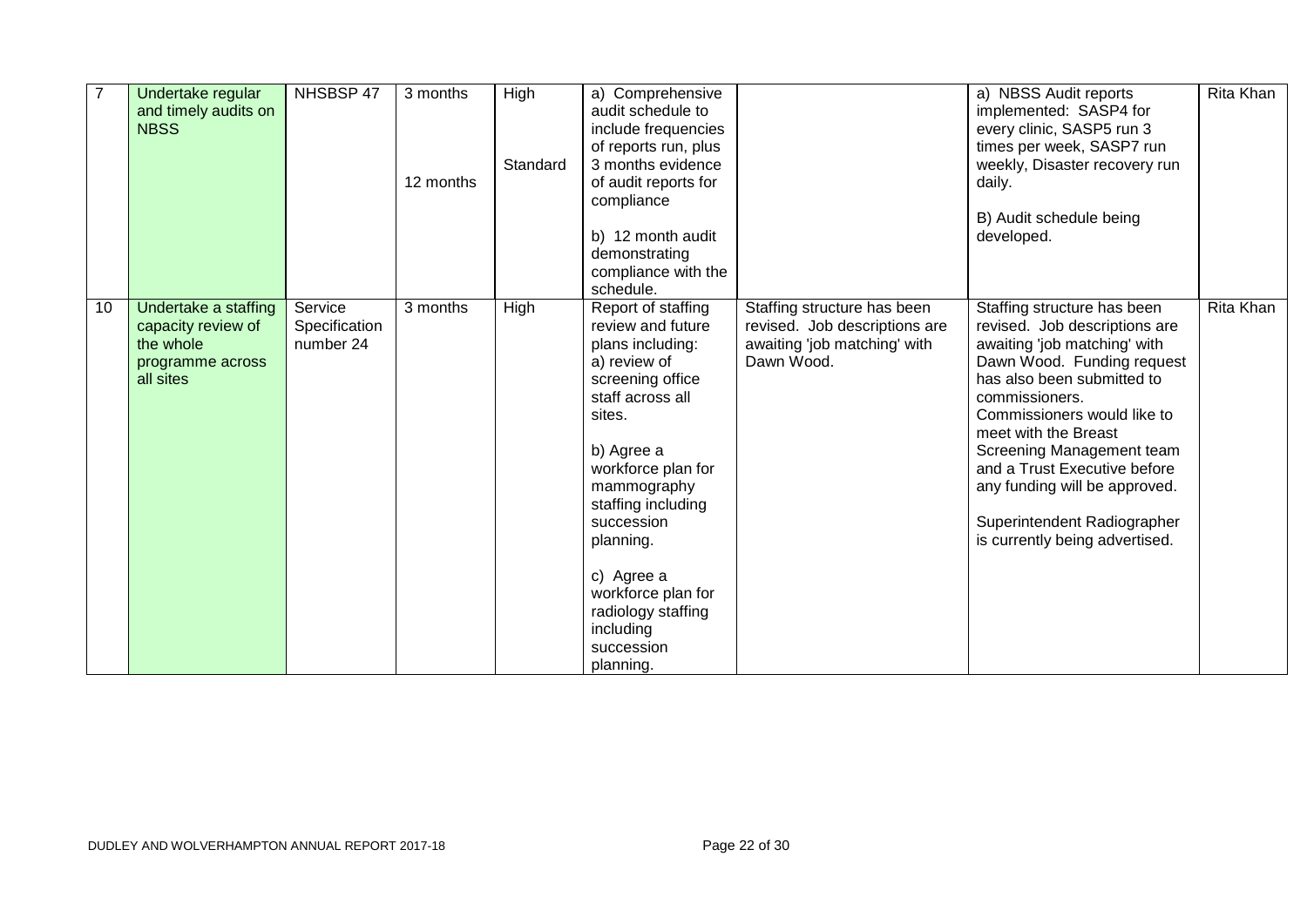| 11 | Complete the final<br>section of the<br>equipment<br>handover form<br>when a unit is<br>accepted back into<br>clinical use.                    | <b>HSE</b><br>Requirement<br>Report PM77                                                    | 3 months | Standard | Confirmation that<br>handover forms are<br>fully completed                                                                                                       |                       |
|----|------------------------------------------------------------------------------------------------------------------------------------------------|---------------------------------------------------------------------------------------------|----------|----------|------------------------------------------------------------------------------------------------------------------------------------------------------------------|-----------------------|
| 12 | Ensure radiation<br>protection<br>supervisors are<br>trained and<br>appointed for all<br>sites.                                                | IRR17                                                                                       | 3 months | Standard | Letters of<br>appointment and<br>evidence of<br>training.                                                                                                        |                       |
| 14 | Ensure all medical<br>physics tests are<br>undertaken.                                                                                         | <b>NHSBSP</b><br>0604                                                                       | 3 months | Standard | Evidence that all<br>tests required by<br>the NHSBSP have<br>been implemented.                                                                                   | <b>Mark</b><br>Rawson |
| 15 | Clarify<br>responsibilities for<br>managing user QC<br>across all sites and<br>ensure sufficient<br>user QC<br>radiographers are<br>appointed. | <b>NHSBSP</b><br>guidance for<br>breast<br>screening<br>mammograp-<br>hers<br>(replaces 63) | 3 months | Standard | Organogram<br>showing user QC<br>responsibilities<br>across all sites.                                                                                           |                       |
| 16 | Develop a new user<br>QC spreadsheet<br>template for use at<br>all hospital sites.                                                             | <b>NHSBSP</b><br>1303 and 63                                                                | 3 months | Standard | Copy of new user<br>QC spreadsheet<br>template and<br>confirmation that<br>this is in use at all<br>hospital sites, with<br>old versions having<br>been removed. |                       |
| 17 | Undertake user QC<br>update training to<br>ensure practice is<br>aligned across all<br>sites.                                                  | NHSBSP 63                                                                                   | 3 months | Standard | Evidence of update<br>training.                                                                                                                                  |                       |
| 18 | Obtain a suitable<br>object to undertake<br>stereo testing at                                                                                  | NHSBSP 63                                                                                   | 3 months | Standard | Confirmation of a<br>suitable stereo test<br>object in use.                                                                                                      |                       |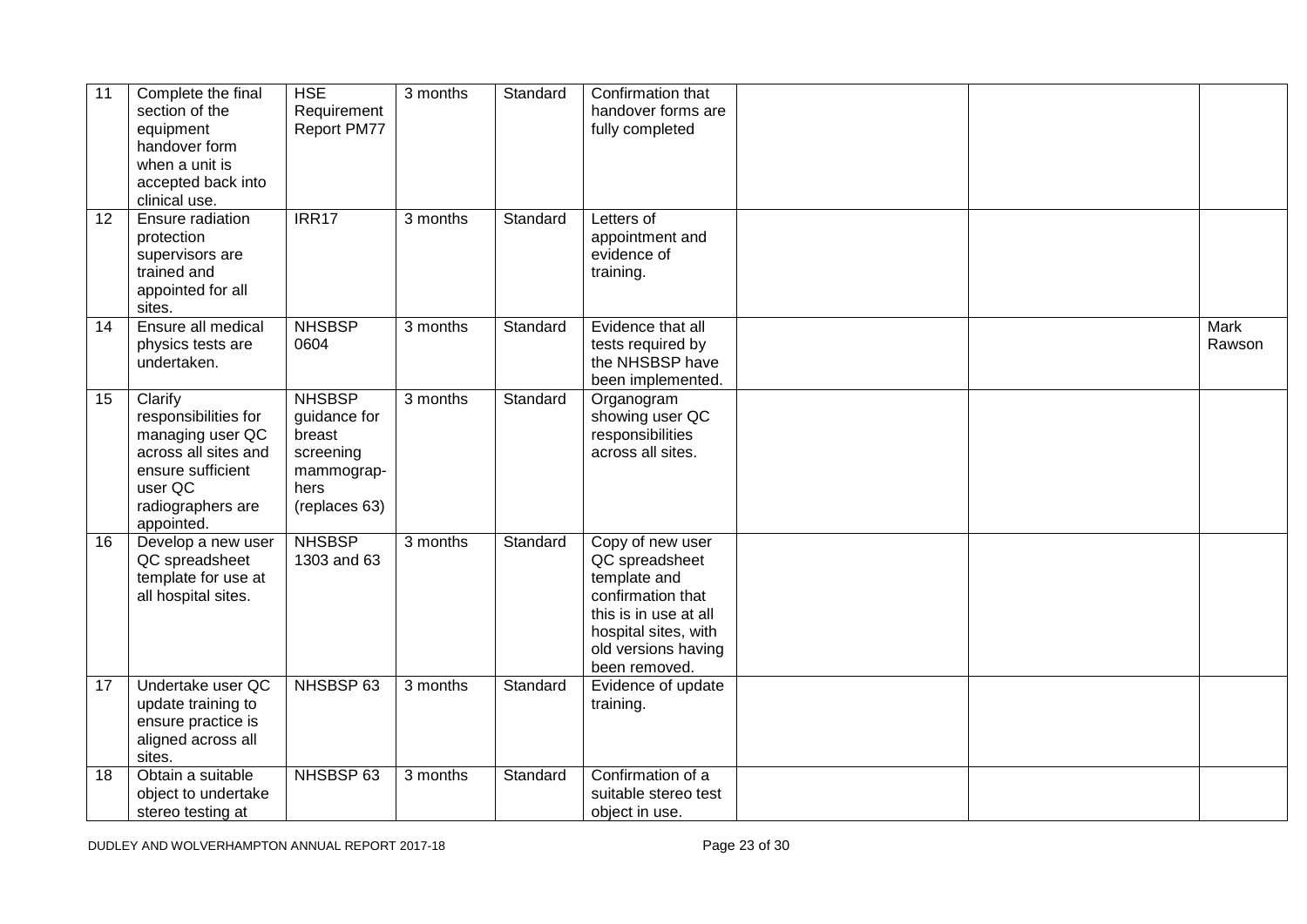|    | <b>Russells Hall</b><br>Hospital                                                                             |                                           |          |          |                                                                                                                                                                                                                                                                                                                                                                     |  |  |
|----|--------------------------------------------------------------------------------------------------------------|-------------------------------------------|----------|----------|---------------------------------------------------------------------------------------------------------------------------------------------------------------------------------------------------------------------------------------------------------------------------------------------------------------------------------------------------------------------|--|--|
| 19 | Revise user QC<br>work instructions to<br>ensure that all<br>testing complies<br>with NHSBSP<br>requirements | NHSBSP 63<br>and<br><b>NHSBSP</b><br>1303 | 3 months | Standard | Copy of revised<br>work instructions to<br>reference:<br>a) correct<br>positioning when<br>testing each needle<br>in stereo mode.<br>b) the latest signal<br>to noise (SNR) and<br>contrast to noise<br>(CNR) tolerances.<br>c) The grey level<br>set for artefact<br>evaluation for each<br>mammography unit<br>and filter, along<br>with frequency of<br>testing. |  |  |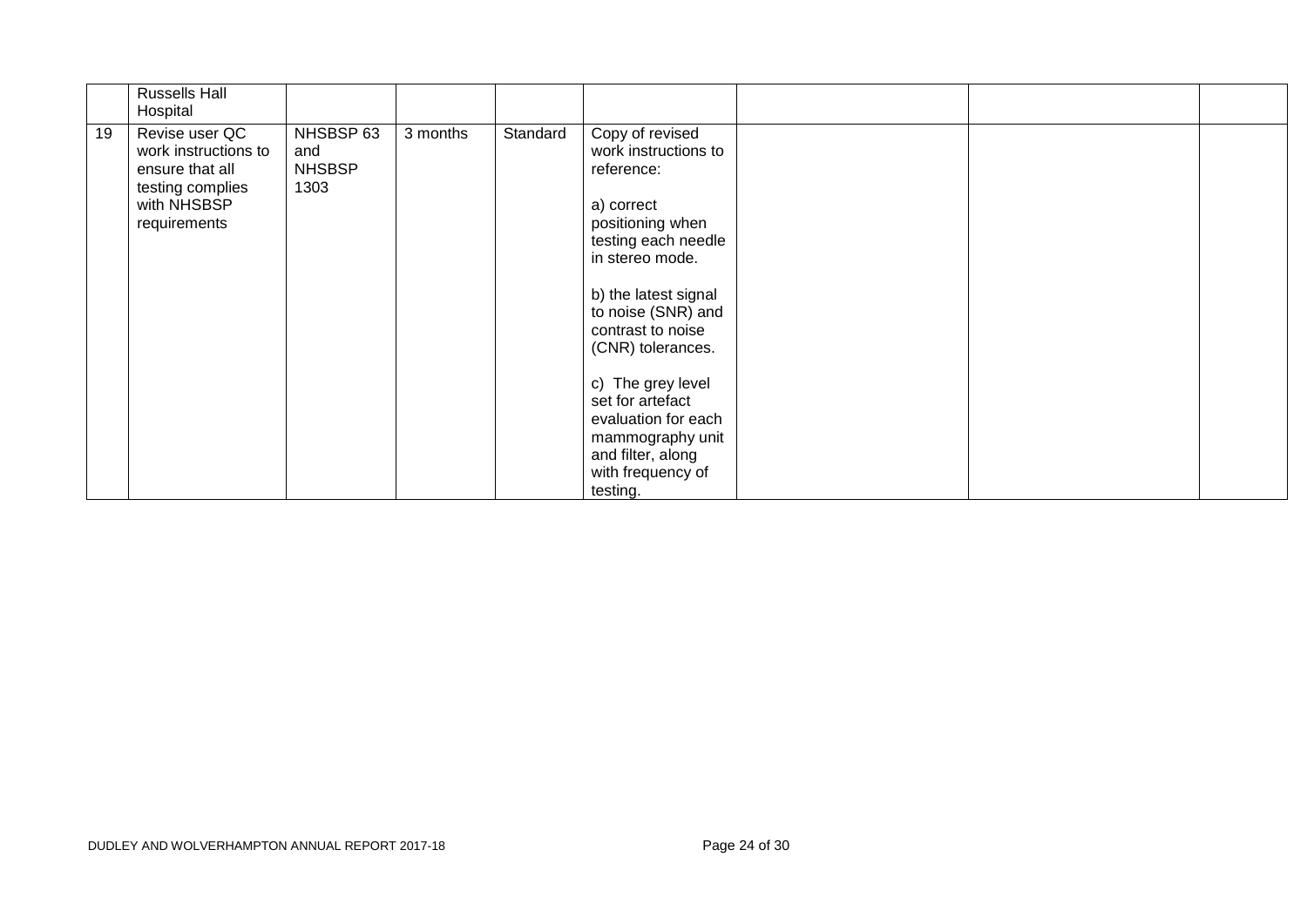| 20 | <b>Ensure PACS</b><br>processes are<br>optimal across all<br>sites                                                                                     | Service<br>Specification<br>number 24 | 3 months | Standard | Confirmation of<br>review completed,<br>changes<br>implemented and<br>processes in place<br>to include:<br>a) agreed work<br>instructions for pre-<br>reading<br>procedures,<br>utilising appropriate<br>functionality within<br>NBSS.<br>b) staffing support<br>to cover all |                                                                                                                                                                                                                                                                                                                                |                                                                                                                                                                                                                                                                                                                                 |           |
|----|--------------------------------------------------------------------------------------------------------------------------------------------------------|---------------------------------------|----------|----------|-------------------------------------------------------------------------------------------------------------------------------------------------------------------------------------------------------------------------------------------------------------------------------|--------------------------------------------------------------------------------------------------------------------------------------------------------------------------------------------------------------------------------------------------------------------------------------------------------------------------------|---------------------------------------------------------------------------------------------------------------------------------------------------------------------------------------------------------------------------------------------------------------------------------------------------------------------------------|-----------|
|    |                                                                                                                                                        |                                       |          |          | functions                                                                                                                                                                                                                                                                     |                                                                                                                                                                                                                                                                                                                                |                                                                                                                                                                                                                                                                                                                                 |           |
| 22 | Agree a lead<br>organisation and<br>member of staff, for<br>each piece of<br>equipment or<br>software used for<br>breast screening.                    | Service<br>Specification<br>number 24 | 3 months | Standard | Copy of the<br>completed agreed<br>flowchart.                                                                                                                                                                                                                                 |                                                                                                                                                                                                                                                                                                                                |                                                                                                                                                                                                                                                                                                                                 |           |
| 24 | <b>Review current</b><br>administrative<br>provision and<br>structure to provide<br>appropriate facilities<br>and resilient<br>succession<br>planning. | NHSBSP 47                             | 3 months | Standard | Outcome of staffing<br>review to detail<br>administrative<br>support at each of<br>the 3 hospital sites<br>including data input<br>and audit.                                                                                                                                 | Staffing structure has been<br>revised. Job descriptions are<br>awaiting 'job matching' with<br>Dawn Wood. Funding request<br>has also been submitted to<br>commissioners.<br>Commissioners would lie to<br>meet with the Breast<br>Screening Management team<br>and a Trust Executive before<br>any funding will be approved. | Staffing structure has been<br>revised. Job descriptions are<br>awaiting 'job matching' with<br>Dawn Wood. Funding request<br>has also been submitted to<br>commissioners.<br>Commissioners would like to<br>meet with the Breast<br>Screening Management team<br>and a Trust Executive before<br>any funding will be approved. | Rita Khan |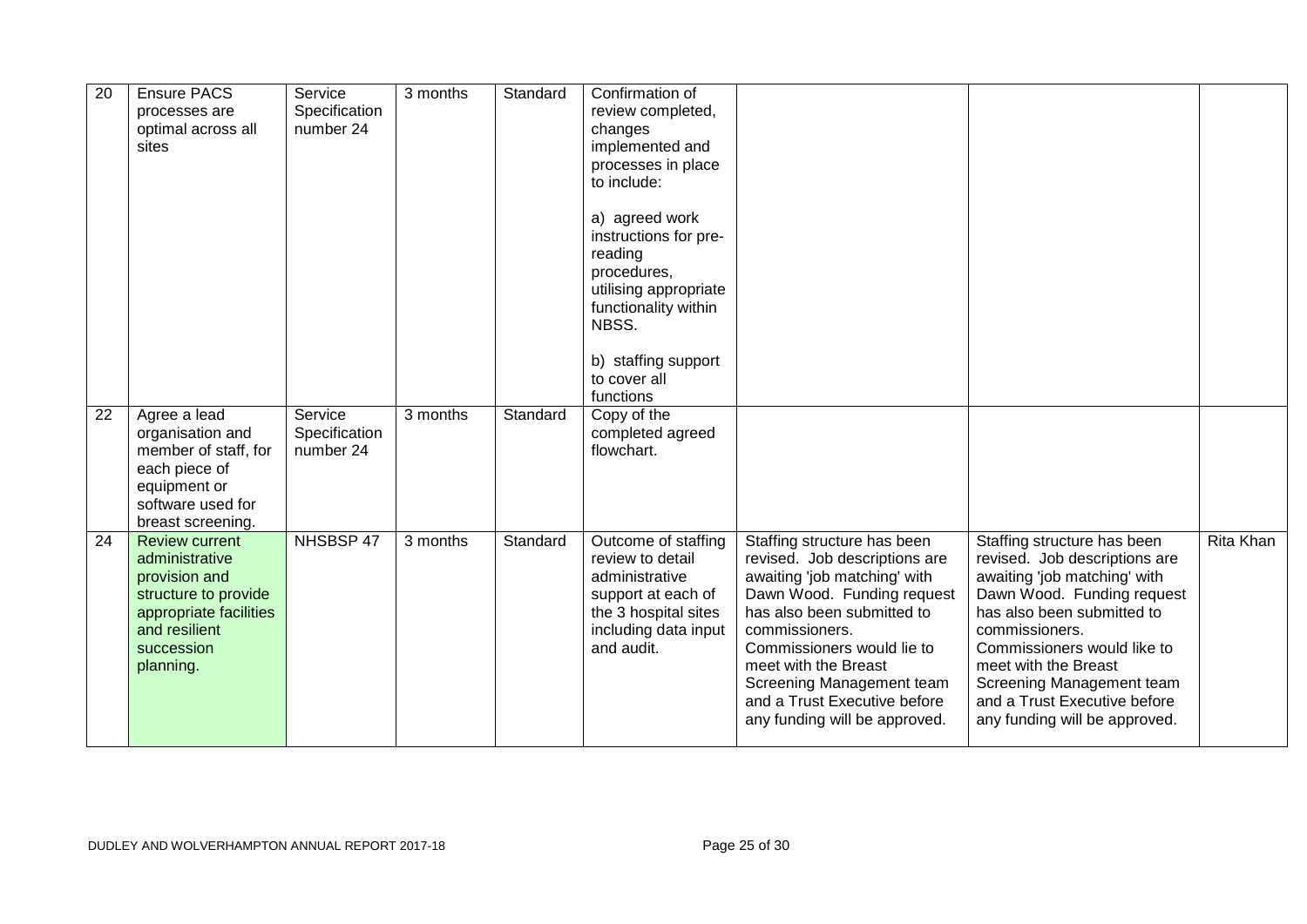| 25 | Ensure a robust<br>induction process is<br>in place for all<br>administration staff                 | NHSBSP 47                             | 3 months | Standard | Copy of Skills<br>Matrix and confirm<br>implementation<br>across all staff.                                                                                 |                                                                                                                                                                              | Currently being developed.                                                                                                                                              | Rita Khan |
|----|-----------------------------------------------------------------------------------------------------|---------------------------------------|----------|----------|-------------------------------------------------------------------------------------------------------------------------------------------------------------|------------------------------------------------------------------------------------------------------------------------------------------------------------------------------|-------------------------------------------------------------------------------------------------------------------------------------------------------------------------|-----------|
| 26 | Ensure regular and<br>timely monitoring<br>reports are<br>produced and<br>actioned on BS<br>Select. | Service<br>Specification<br>number 24 | 3 months | High     | Comprehensive<br>audit schedule to<br>include frequencies<br>for each monitoring<br>report plus 3<br>months evidence of<br>audit reports for<br>compliance. |                                                                                                                                                                              | Backlog of reports are being<br>actioned and schedule being<br>developed for actioning of<br>reports.                                                                   | Rita Khan |
| 28 | <b>Ensure Open</b><br>Episodes are<br>actioned<br>appropriately and<br>timely                       | NHSBSP 47                             | 3 months | Standard | Confirm the<br>process is in place<br>for the routine<br>closure of episodes<br>and for routine<br>checks.                                                  | Open Episode's report is<br>currently being actioned.                                                                                                                        | Open Episode Audit is<br>complete. SASP4<br>implemented as part of results<br>process, SASP5 is run 3 times<br>per week, and SASP7 weekly<br>for clinic reconciliation. | Rita Khan |
| 29 | Send a GP Pack to<br>each Practice 6<br>weeks prior to<br>selection of the<br>batch                 | NHSBSP 47                             | 3 months | Standard | Copy of GP Pack<br>and confirmation it<br>is routinely sent out<br>to all GP Practices.                                                                     |                                                                                                                                                                              |                                                                                                                                                                         |           |
| 30 | Clear the backlog of<br>high risk clients<br>awaiting<br>surveillance.                              | NHSBSP 74                             | 3 months | Standard | Confirm all women<br>have been<br>appropriately<br>actioned.                                                                                                | All clients have been actioned<br>appropriately. There is no<br>further backlog to be cleared.<br>All new referrals are being<br>actioned effectively in a timely<br>manner. |                                                                                                                                                                         | Rita Khan |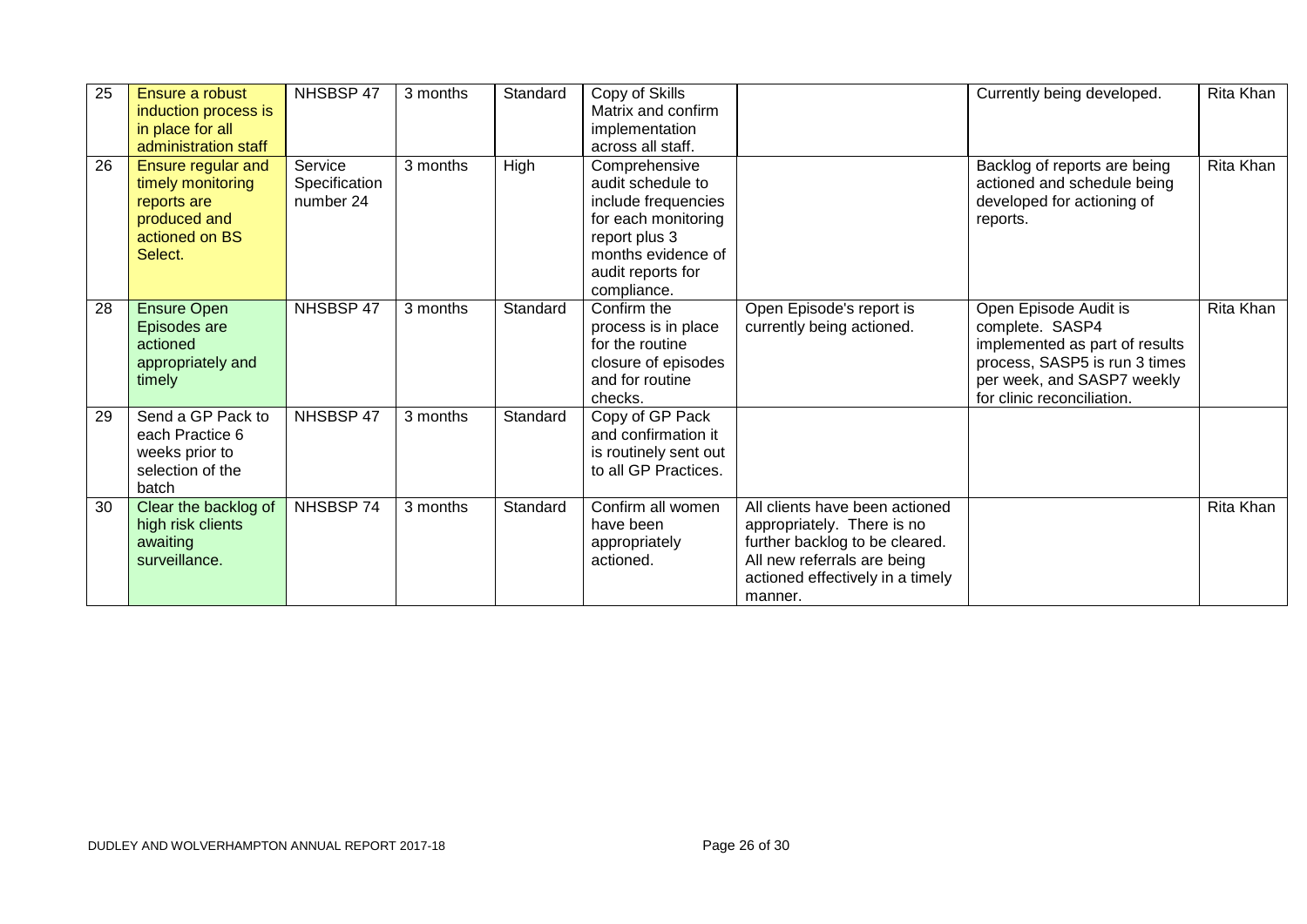| 31 | Ensure the<br>screening round<br>plan is fit for<br>purpose and<br>accurate | NHSBSP 47                                | a) 1 month<br>b) $3$<br>months | High     | a) Confirmation that<br>the electronic<br>screening plan has<br>been accurately<br>updated to reflect<br>when GP Practices<br>will be invited.<br>b) Copy of the<br>revised round plan,<br>including details of<br>the recovery plan<br>along with<br>estimated dates for<br>achieving 90%<br>within 36 months<br>standard. | a) Current screening plan has<br>been updated to reflect when<br>GP Practices will be invited.<br>b) The Programme Manager<br>has acquired agreement from<br>the commissioners to combine<br>this recommendation with the<br>6 month recommendation of<br>'developing a new forward<br>screening round plan'.<br>The new forward screening<br>round plan (6 months) will<br>rectify the Round Length<br>performance for the service, as<br>all 'previous screened dates'<br>will be reviewed as part of this<br>process. The new plan will<br>also have capacity built in for<br>population growth, the Failsafe<br>Programme, the High Risk<br>Programme, Second timed<br>appointments, equipment<br>service dates, mobile moves<br>and slippage for equipment<br>breakdowns. Currently none<br>of these are in the screening | Rita Khan |
|----|-----------------------------------------------------------------------------|------------------------------------------|--------------------------------|----------|-----------------------------------------------------------------------------------------------------------------------------------------------------------------------------------------------------------------------------------------------------------------------------------------------------------------------------|--------------------------------------------------------------------------------------------------------------------------------------------------------------------------------------------------------------------------------------------------------------------------------------------------------------------------------------------------------------------------------------------------------------------------------------------------------------------------------------------------------------------------------------------------------------------------------------------------------------------------------------------------------------------------------------------------------------------------------------------------------------------------------------------------------------------------------|-----------|
| 34 | Complete regular<br>image quality                                           | <b>NHSBSP</b><br>guidance for            | 3 months                       | Standard | Confirm that a<br>schedule is in place                                                                                                                                                                                                                                                                                      | plan.                                                                                                                                                                                                                                                                                                                                                                                                                                                                                                                                                                                                                                                                                                                                                                                                                          |           |
|    | assessment at<br>service level in line<br>with NHSBSP<br>guidance.          | breast<br>screening<br>mammograp<br>hers |                                |          | accordance with<br>NHSBSP guidance                                                                                                                                                                                                                                                                                          |                                                                                                                                                                                                                                                                                                                                                                                                                                                                                                                                                                                                                                                                                                                                                                                                                                |           |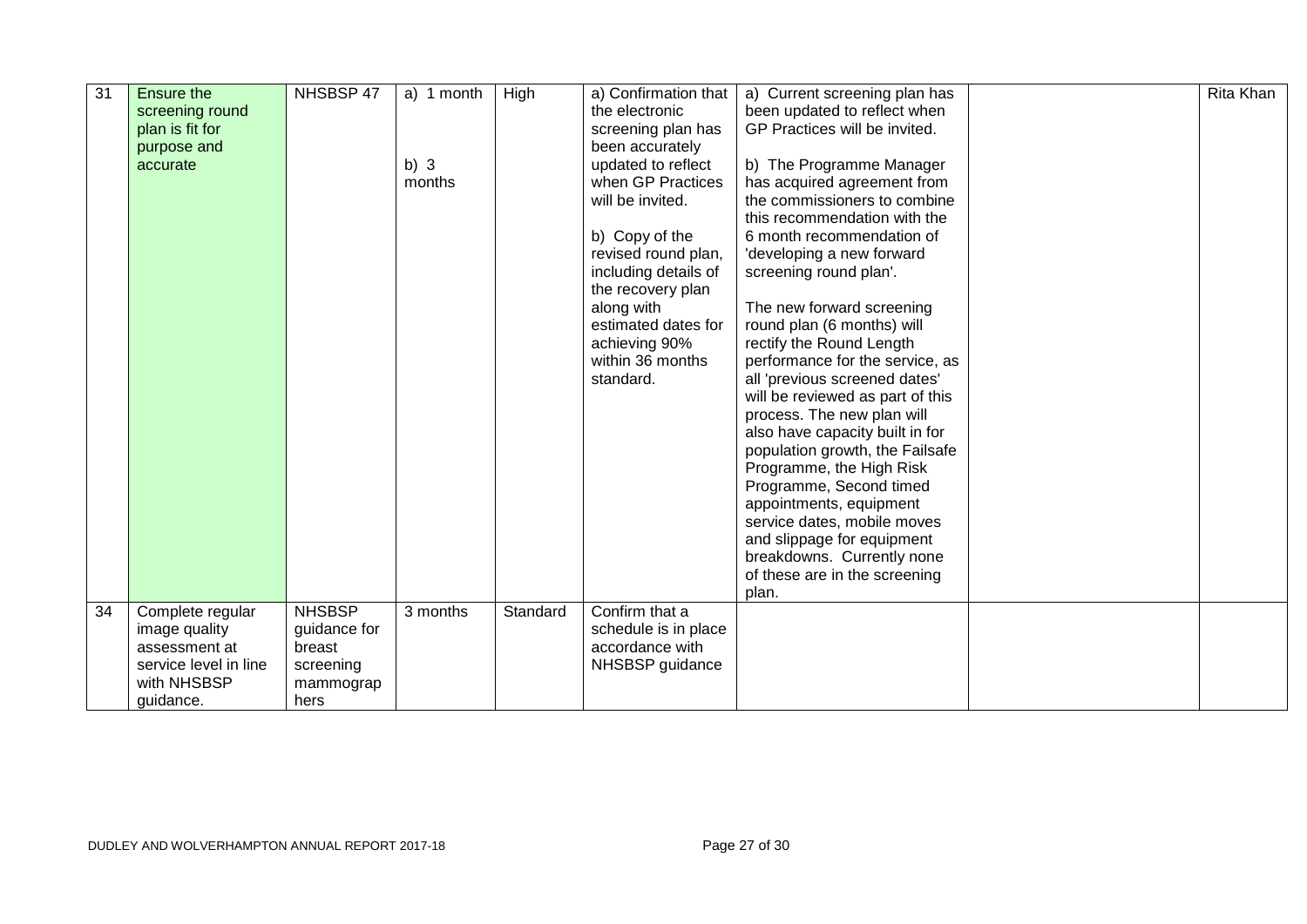| 36 | Risk assess lone<br>working and<br>develop a policy<br>that covers all sites                                      | Society of<br>Radiographe<br>rs - Violence<br>and<br>Aggression<br>at Work<br>(including<br>lone working) | 3 months | Standard | Confirm the risk<br>assessment has<br>been undertaken<br>and provide a copy<br>of the agreed lone<br>working policy.                               |                                                                                                                                                                                        |                                                                                                                                  |           |
|----|-------------------------------------------------------------------------------------------------------------------|-----------------------------------------------------------------------------------------------------------|----------|----------|----------------------------------------------------------------------------------------------------------------------------------------------------|----------------------------------------------------------------------------------------------------------------------------------------------------------------------------------------|----------------------------------------------------------------------------------------------------------------------------------|-----------|
| 37 | Risk assess<br>musculoskeletal<br>disorders and<br>develop a policy<br>which covers all<br>sites                  | <b>NHSBSP</b><br>guidance for<br>breast<br>screening<br>mammograp<br>hers                                 | 3 months | Standard | Confirm the risk<br>assessment has<br>been undertaken<br>and provide a copy<br>of the agreed<br>policy.                                            |                                                                                                                                                                                        |                                                                                                                                  |           |
| 38 | Identify a training<br>lead to support the<br>coordination of<br>training within the<br>mammographic<br>workforce | <b>NHSBSP</b><br>guidance for<br>breast<br>screening<br>mammograp<br>hers                                 | 3 months | Standard | Confirmation that a<br>training lead has<br>been identified and<br>that the job<br>description is<br>reflective of the<br>new responsibility.      | Two mammographers have<br>attended the 'Clinical Educator<br>in Mammography' course at<br>Nottingham University and are<br>mentoring the training of two<br>new trainee mammographers. |                                                                                                                                  | Rita Khan |
| 45 | Ensure that women<br>are offered an<br>assessment<br>appointment in<br>accordance with<br><b>NHSBSP</b> standard  | <b>NHSBSP</b><br>consolidated<br>standards                                                                | 3 months | High     | Copy of the action<br>plan to achieve at<br>least 98% of<br>women offered an<br>assessment<br>appointment within<br>3 weeks of their<br>mammogram. |                                                                                                                                                                                        | Workload and recall rate is<br>currently being reviewed.<br>Service performance for<br>Screen to Assessment is<br>currently 98%. | Rita Khan |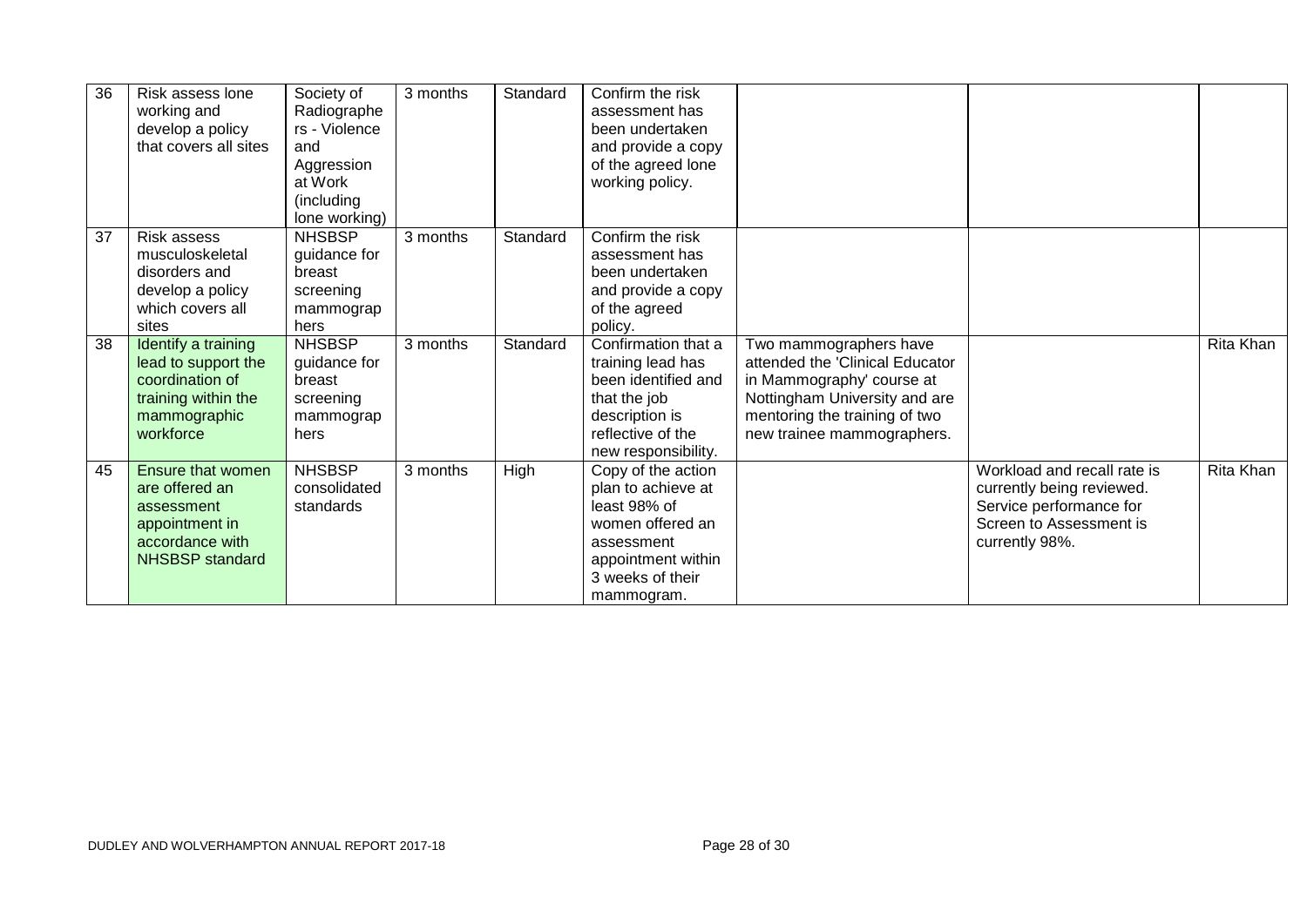| 47 | Agree a cross-site<br>practice for<br>assessment                                                                                                                                   | NHSBSP 49                                                                                                                                                                                                                                                        | 3 months | Standard | a) a copy of the<br>agreed assessment<br>policy<br>b) a policy for<br>second review of<br>cases discharged<br>to routine recall at<br>assessment and a<br>process for recall<br>from second<br>review.<br>c) confirmation that<br>these policies have<br>been agreed at all<br>sites                                                                                  |                                                                                                                                                                                                                                                                                                                                                                                                                                                                                                                                                                                                                                                 |                                                                       |  |
|----|------------------------------------------------------------------------------------------------------------------------------------------------------------------------------------|------------------------------------------------------------------------------------------------------------------------------------------------------------------------------------------------------------------------------------------------------------------|----------|----------|-----------------------------------------------------------------------------------------------------------------------------------------------------------------------------------------------------------------------------------------------------------------------------------------------------------------------------------------------------------------------|-------------------------------------------------------------------------------------------------------------------------------------------------------------------------------------------------------------------------------------------------------------------------------------------------------------------------------------------------------------------------------------------------------------------------------------------------------------------------------------------------------------------------------------------------------------------------------------------------------------------------------------------------|-----------------------------------------------------------------------|--|
| 48 | Put in place a<br>standard process<br>for the timely review<br>of interval cancers<br>and previously<br>assessed (screen<br>detected and<br>interval cancers)<br>across all sites. | <b>NHSBSP</b><br>Reporting<br>classification<br>and<br>monitoring of<br>interval<br>cancers<br>following<br>previous<br>assessment.<br><b>NHS</b><br>Screening<br>Programmes<br>Guidance in<br>applying duty<br>of candour<br>and<br>disclosing<br>audit results | 3 months | Standard | a) a cross site<br>policy for the review<br>of interval cancers<br>including<br>timeframes for<br>reviews<br>b) a cross site<br>policy for the review<br>of previously<br>assessed interval<br>and screen<br>detected cancers<br>c) confirms the<br>process for<br>applying duty of<br>candour and<br>disclosure of audit<br>has been<br>implemented on<br>both sites | A meeting had been scheduled<br>to take place on Friday 2nd<br>March 2018 with colleagues<br>from Royal Wolverhampton<br>NHS Trust, to discuss the<br>above recommendations and<br>agree a single way of working<br>in regards to these specific<br>areas. However, due to<br>adverse weather the meeting<br>was cancelled. The service will<br>be rearranging this meeting,<br>with a view to make this a<br>regular 'meeting' that takes<br>place on a monthly basis.<br>Once this meeting has been<br>rescheduled, these<br>recommendations will be<br>actioned. Provisional date<br>27th April - awaiting<br>confirmation from all parties. | For discussion at Radiology<br>meeting scheduled for 14 June<br>2018. |  |
| 50 | Preparation time for<br>radiological review<br>of images before<br>the multidisciplinary<br>meeting is to made                                                                     | Cancer<br>multidisciplin<br>ary team<br>meetings -<br>standards for                                                                                                                                                                                              | 3 months | Standard | Copy of radiologist<br>and consultant<br>radiographer job<br>plans with<br>amendments                                                                                                                                                                                                                                                                                 |                                                                                                                                                                                                                                                                                                                                                                                                                                                                                                                                                                                                                                                 |                                                                       |  |

DUDLEY AND WOLVERHAMPTON ANNUAL REPORT 2017-18 Page 29 of 30